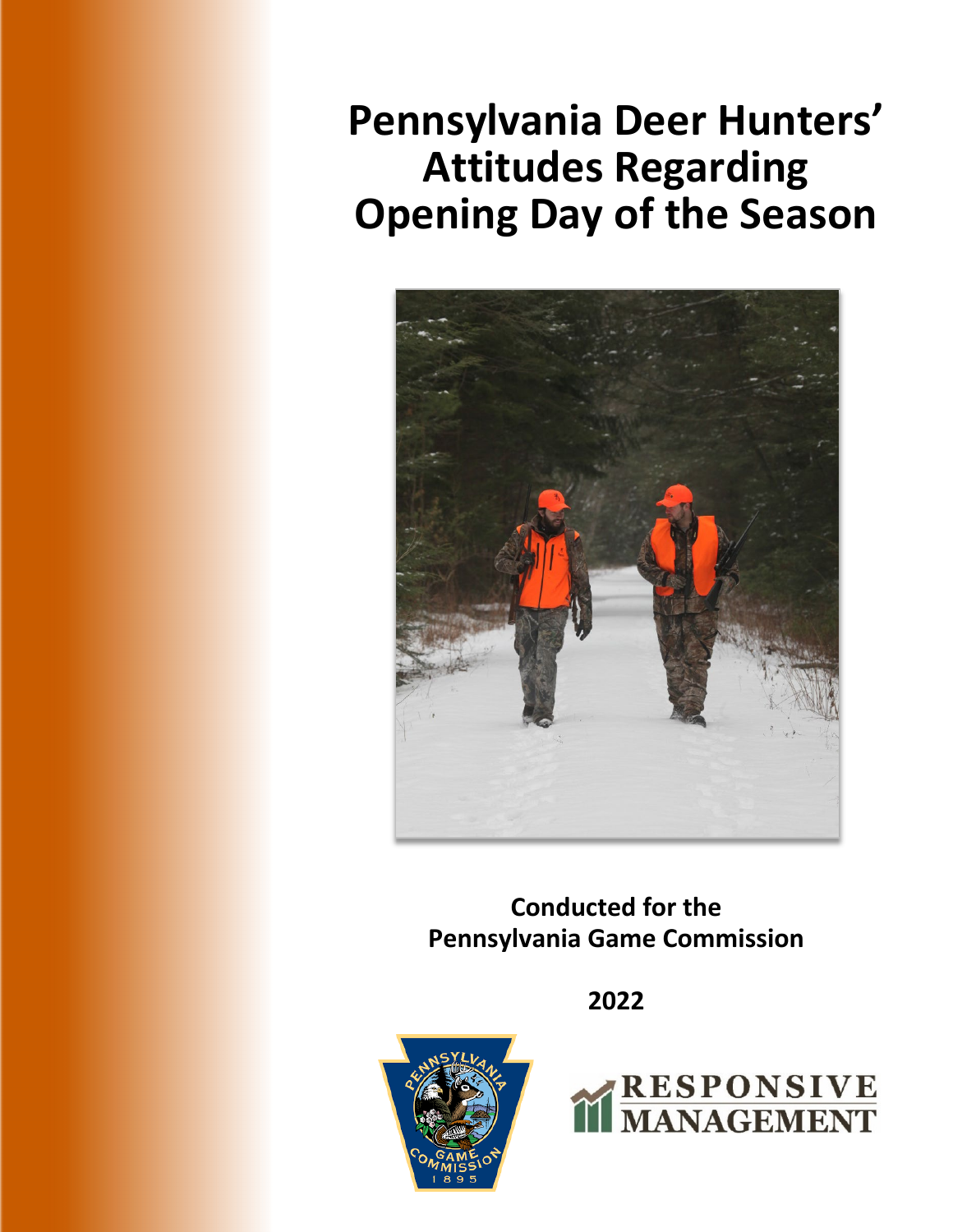# **PENNSYLVANIA DEER HUNTERS' ATTITUDES REGARDING OPENING DAY OF THE SEASON**

**2022**

#### **Responsive Management National Office**

Mark Damian Duda, Executive Director Martin Jones, Senior Research Associate Tom Beppler, Senior Research Associate Steven J. Bissell, Ph.D., Qualitative Research Associate Amanda Center, Research Associate Andrea Criscione, Senior Research Associate Patrick Doherty, Research Associate Gregory L. Hughes, P.E., Research Associate Alison Lanier, Business Manager

> 130 Franklin Street Harrisonburg, VA 22801 Phone: 540/432-1888 Email: mark@responsivemanagement.com www.responsivemanagement.com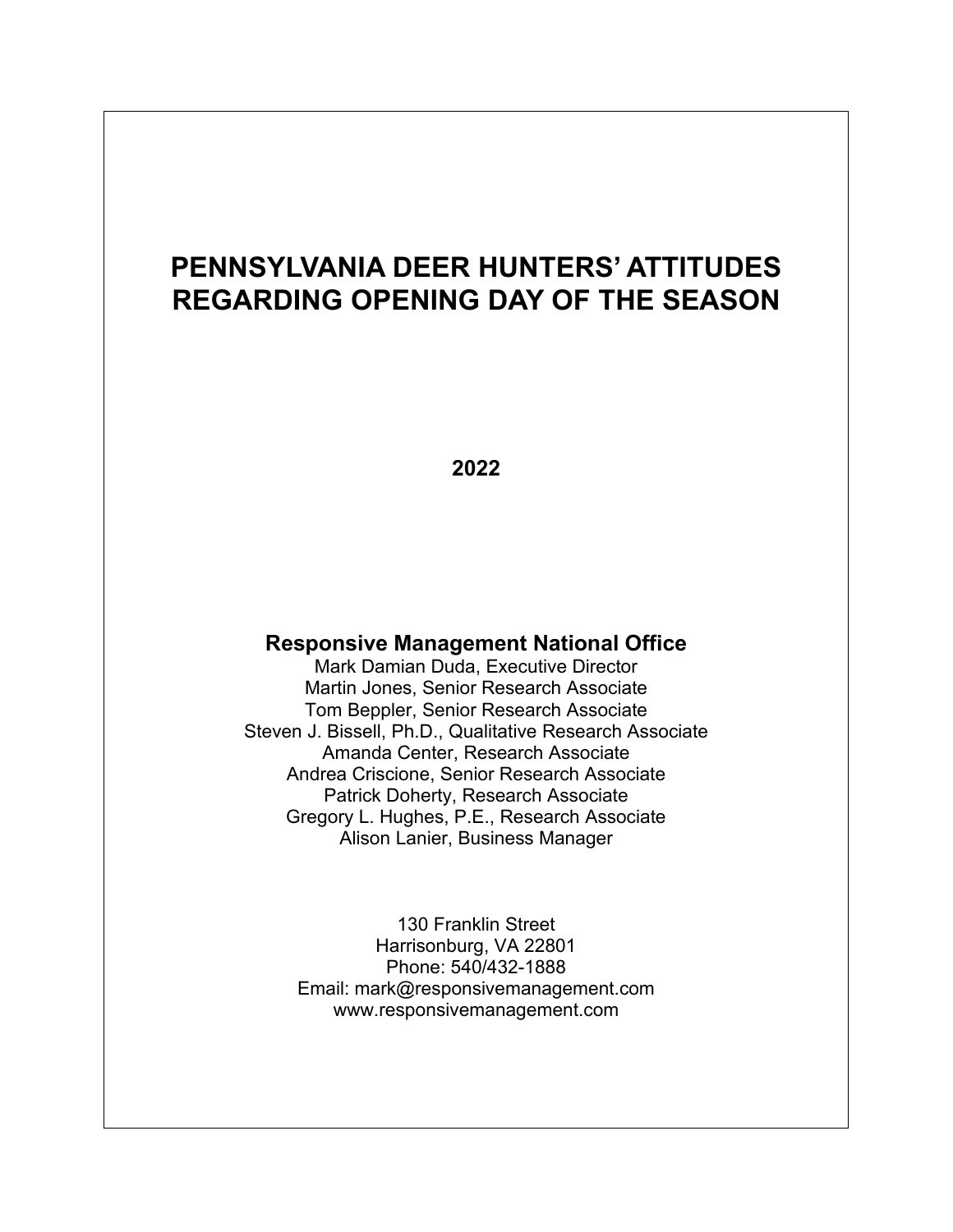### **Acknowledgments**

Responsive Management would like to thank Coren Jagnow, Research and Education Division Chief and Human Dimensions Specialist of the Pennsylvania Game Commission, for her input, support, and guidance on this project.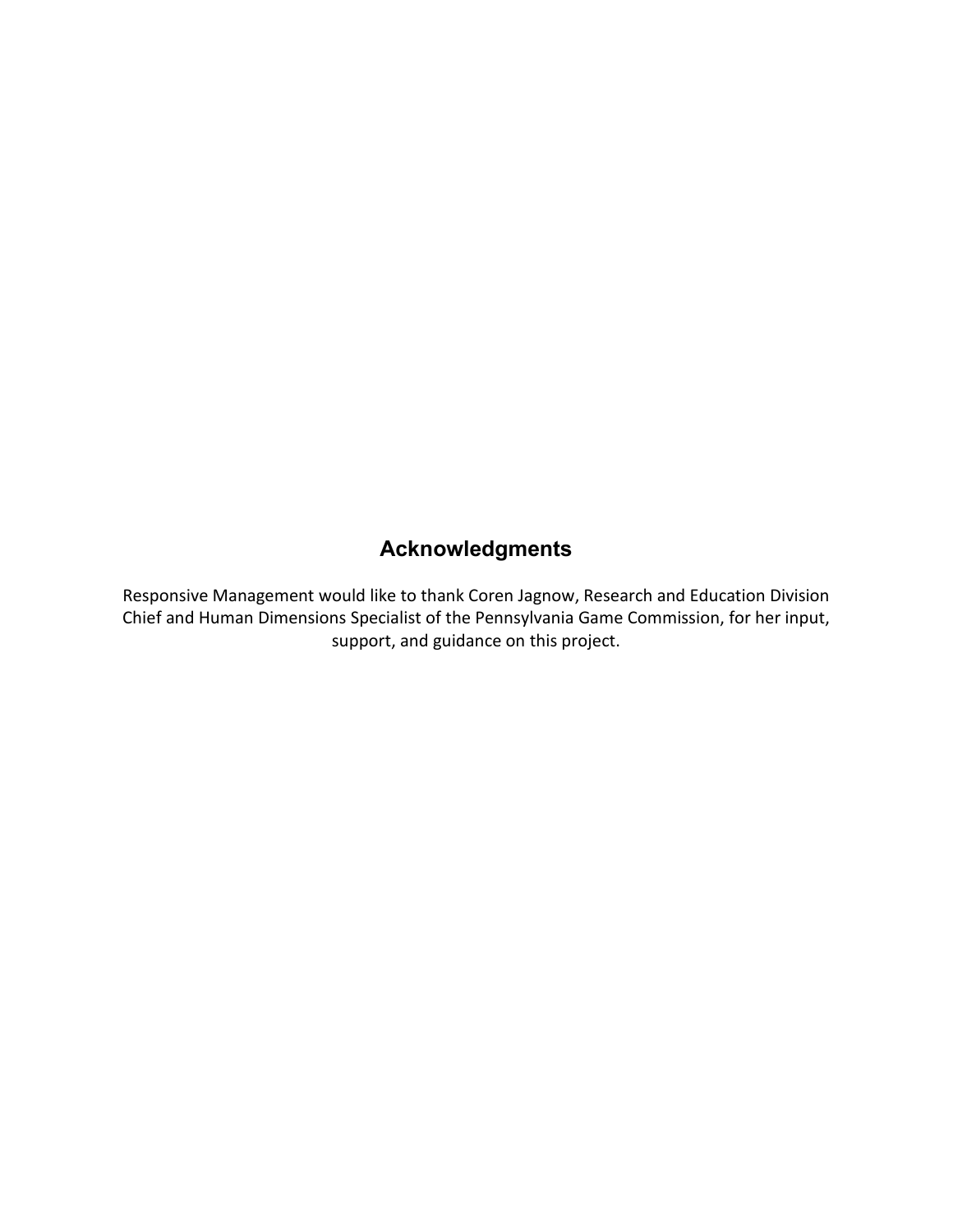# **EXECUTIVE SUMMARY**

#### **INTRODUCTION AND METHODOLOGY**

This study was conducted for the Pennsylvania Game Commission (hereinafter referred to as the Commission) to determine resident deer hunters' participation in and attitudes regarding opening day of the regular firearms deer season. The study entailed a probability-based, scientific telephone survey of resident Pennsylvania deer hunters 18 years old and older.

As a condition of taking the survey, hunters had to have hunted deer during the regular firearms season at least once during the 2017 or 2018 seasons (when opening day was the Monday after Thanksgiving) and at least once during the 2019, 2020, or 2021 seasons (when opening day was the Saturday after Thanksgiving). (Note that "2021 season" really means the current 2021-2022 hunting season; however, for simplicity, the survey and this report only refer to the year of the fall season when the regular firearms season occurred when referring to each hunting season.) This ensured that those surveyed had the opportunity to hunt both Monday openers and Saturday openers at some point in the past 5 years, thus providing insight into how the change in opening day may have impacted their hunting participation and attitudes. The Commission provided the license sample to include hunters who met this condition, and a screener question at the beginning of the survey further verified that hunters met this condition before the full survey was administered.

For the survey, telephones were selected as the preferred sampling medium because of the almost universal ownership of telephones (both landlines and cell phones were called in their proper proportions). Additionally, telephone surveys, relative to mail or online surveys, allow for more scientific sampling and data collection, provide higher quality data, obtain higher response rates, are more timely, and are more cost-effective. Telephone surveys also have fewer negative effects on the environment than do mail surveys because of reduced use of paper and reduced energy consumption for delivering and returning the questionnaires.

The telephone survey questionnaire was developed cooperatively by Responsive Management and the Commission, and as noted above the sample of Pennsylvania resident deer hunters was provided by the Commission. The interviews were conducted using Responsive Management's computer-assisted telephone interviewing system. The survey was conducted in November and December 2021, and Responsive Management obtained a total of 2,009 completed questionnaires.

The analysis of data was performed using IBM SPSS Statistics as well as proprietary software developed by Responsive Management. The breakdowns of age, gender, and license type in the survey results closely match those in the sample database, so weighting of the results was not necessary. Throughout this report, findings of the telephone survey are reported at a 95% confidence interval (or higher). For the entire sample of Pennsylvania resident hunters 18 years old and older, the sampling error is at most plus or minus 2.18 percentage points.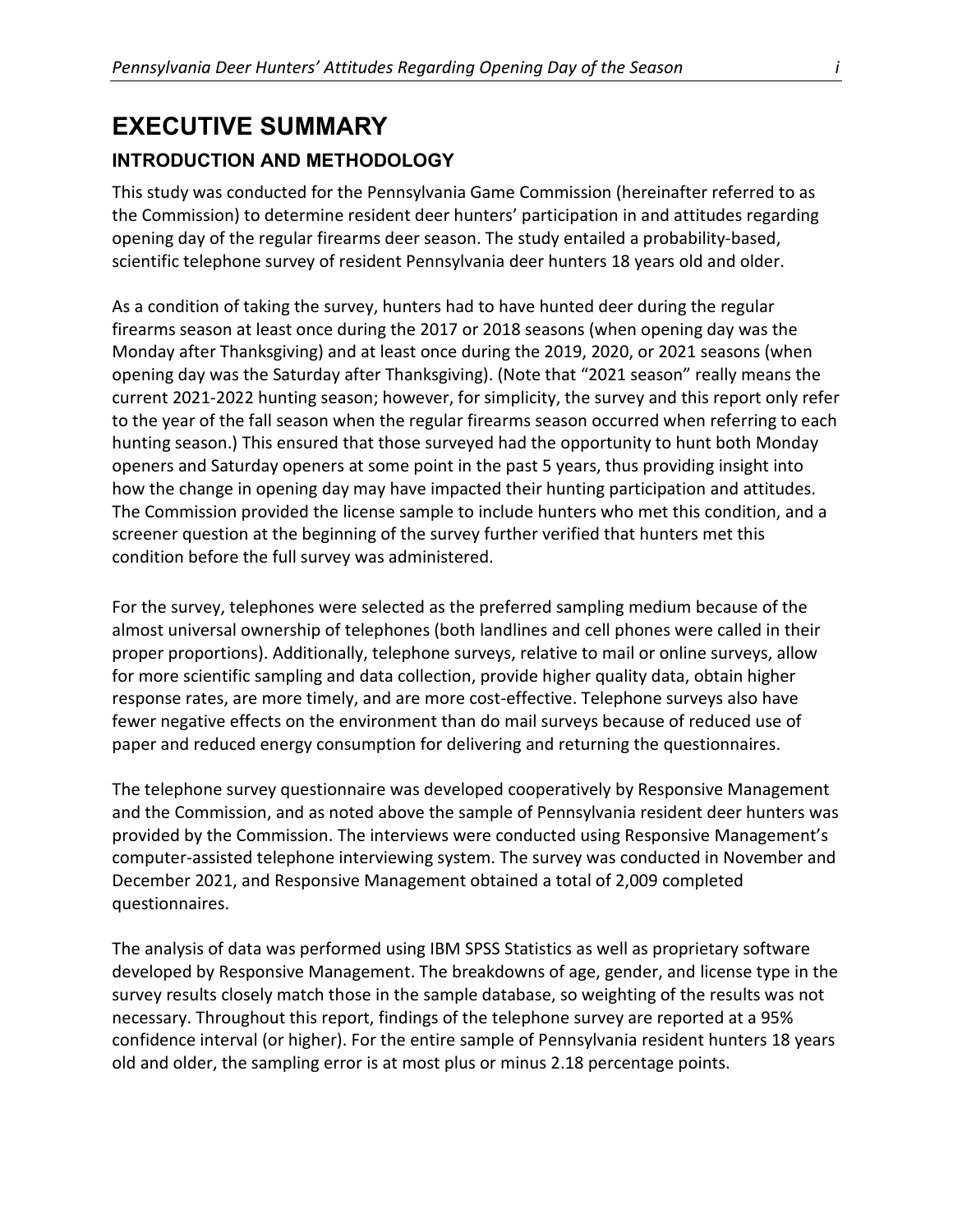#### **DEER HUNTING PARTICIPATION IN PENNSYLVANIA**

Among those who hunted in the current firearms deer season, the mean amount was just under 5 days of hunting. Crosstabulations indicate that older hunters and those in the Northcentral and Southeast Regions are more likely than their counterparts to hunt the most days. In another measure of hunting avidity, half of hunters (50%) say their deer hunting has remained about the same over the past 5 years, while more say their hunting has decreased (35%) than say it has increased (15%).

#### **OPENING DAY OF THE REGULAR FIREARMS SEASON**

Most Pennsylvania deer hunters (91%) typically hunt on opening day of the regular firearms deer season, and most of those who do not typically hunt opening day (89%) have hunted on opening day in the past. Looking at the two questions combined, only 1% of deer hunters have never hunted on opening day.

Among those who typically hunt or have ever hunted on opening day, a majority (55%) hunt near their residence on opening day, compared to 44% who travel to hunt. Nearly half of those who travel to hunt on opening day (48%) go to a hunting camp. Among all hunters, 21% hunt at a hunting camp on opening day.

Most of those who hunted this season (86%) hunted on opening day; of that group, only 11% said that weather conditions influenced their decision to hunt on opening day. Most of those who hunted on opening day (78%) said nothing else impacted their decision.

Meanwhile, of those who did *not* hunt on opening day, only 10% said that weather conditions influenced their decision to not hunt. Apart from weather, 40% of this group said not hunting on opening day was due to lack of time and 10% said it was due to age or health. About a quarter of this group (24%) said nothing impacted their decision to not hunt on opening day.

A majority of those who hunted this season (60%) hunted on the Sunday after Thanksgiving (the second day of firearms hunting season).

Most of those who hunted deer in 2020 (84%) hunted on opening day. Among that group, most (94%) said that having opening day on a Saturday did not influence which Wildlife Management Unit (WMU) they hunted that day. Among those who hunted deer in 2020, there is an even split between those who did and did not hunt on the Sunday after Thanksgiving (47% each), the second day of hunting season.

Looking at those who traveled to hunt at a hunting camp on opening day at least once in the past 5 years, half (50%) said the number of people participating in the camp stayed about the same over that time. However, many more said the number of participants decreased (41%) than increased (8%). The same group was asked about the number of camp participants under the age of 40, and the results were more balanced: 56% said it stayed the same, 21% said it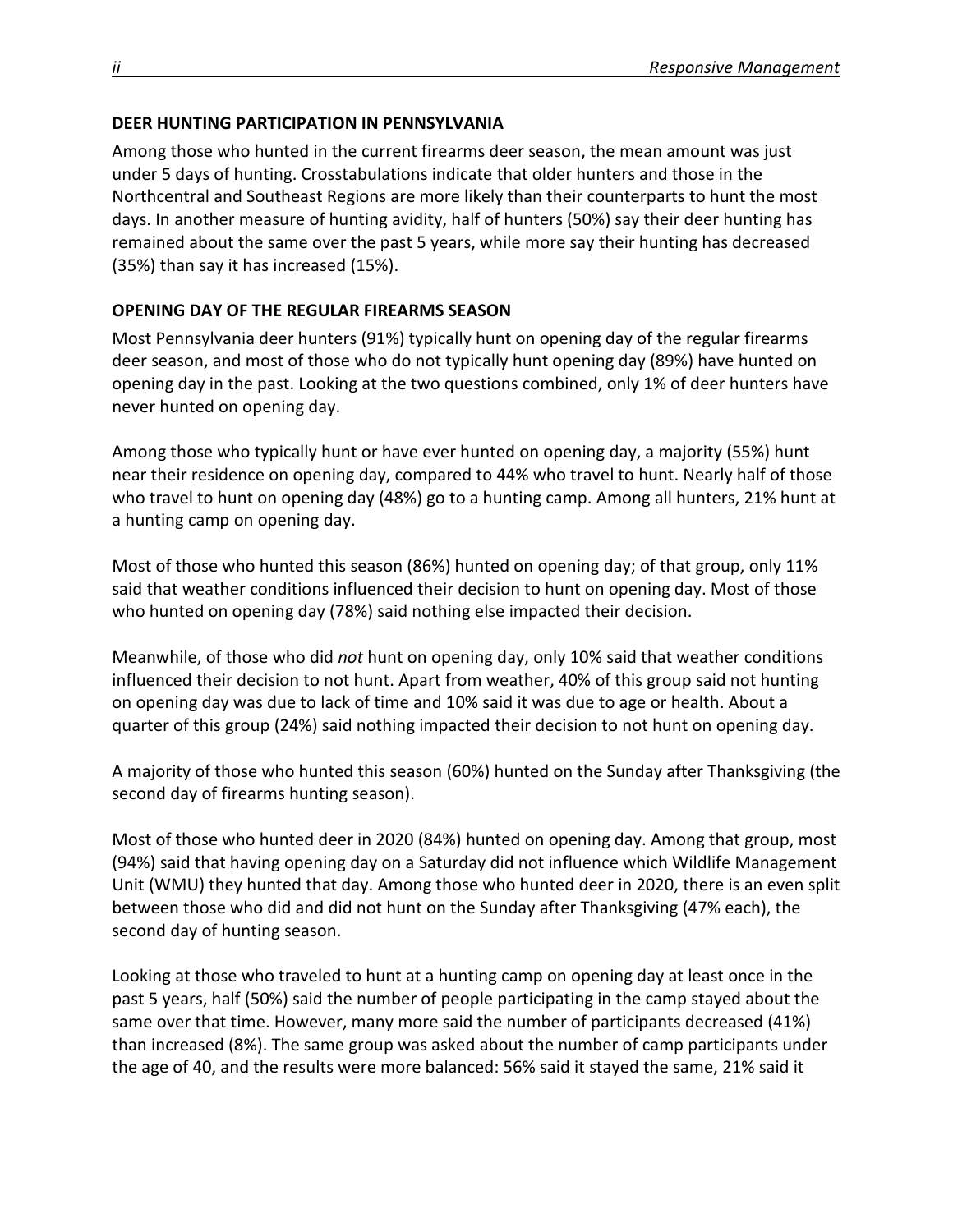increased, and 21% said it decreased. This suggests that declines in hunting camp participation are primarily due to the exodus of older hunters.

#### **ATTITUDES TOWARD THE CHANGE IN OPENING DAY**

A majority of Pennsylvania deer hunters (60%) *strongly* or *moderately* support having opening day of the regular firearms deer season on the Saturday after Thanksgiving, compared to 27% who *strongly* or *moderately* oppose it. Because this is a key question in the survey, these results were crosstabulated by several hunter groups:

- Opposition is higher among hunters 55 and older, compared to their younger counterparts.
- Opposition is higher among those who hunted at a hunting camp on opening day, compared to those who did not. Support is highest among those who traveled to hunt on opening day but not at a hunting camp.
- Support is markedly higher among those who have a child who hunts than those who do not.
- Among the six Commission regions, support is lowest in the Northcentral Region.

Those who support having opening day on the Saturday after Thanksgiving were asked why, in an open-ended question. The top reasons are that they have work obligations on Monday (51% of the group stated this), the Saturday opener provides increased hunting opportunities for themselves and others (48%), and convenience with their child's school schedule (13%).

Among those who oppose the Saturday opener, the most common reasons are that Monday was the tradition (44% of the group stated this), their setup and enjoyment of hunting camp is rushed (30%), and the opener is too rushed after Thanksgiving (24%).

Nearly all of those who oppose having opening day on the Saturday after Thanksgiving (95%) would prefer to have it on the Monday after Thanksgiving.

A majority of hunters (62%) said that the Saturday opening has not had an impact on their deer hunting in Pennsylvania. Meanwhile, more hunters said it has had a positive impact (25%) than a negative impact (11%).

#### **YOUTH DEER HUNTING**

Among those who have a child/children who also hunt deer, two thirds (66%) said the child/children hunted on opening day this season. Of that latter group, 47% said the Saturday opening had no impact on whether the child/children would hunt that day, while 50% said it made their participation on opening day more likely.

The vast majority of those who had a child/children hunt on opening day this season (83%) said that their child's/children's school is typically closed on the Monday after Thanksgiving.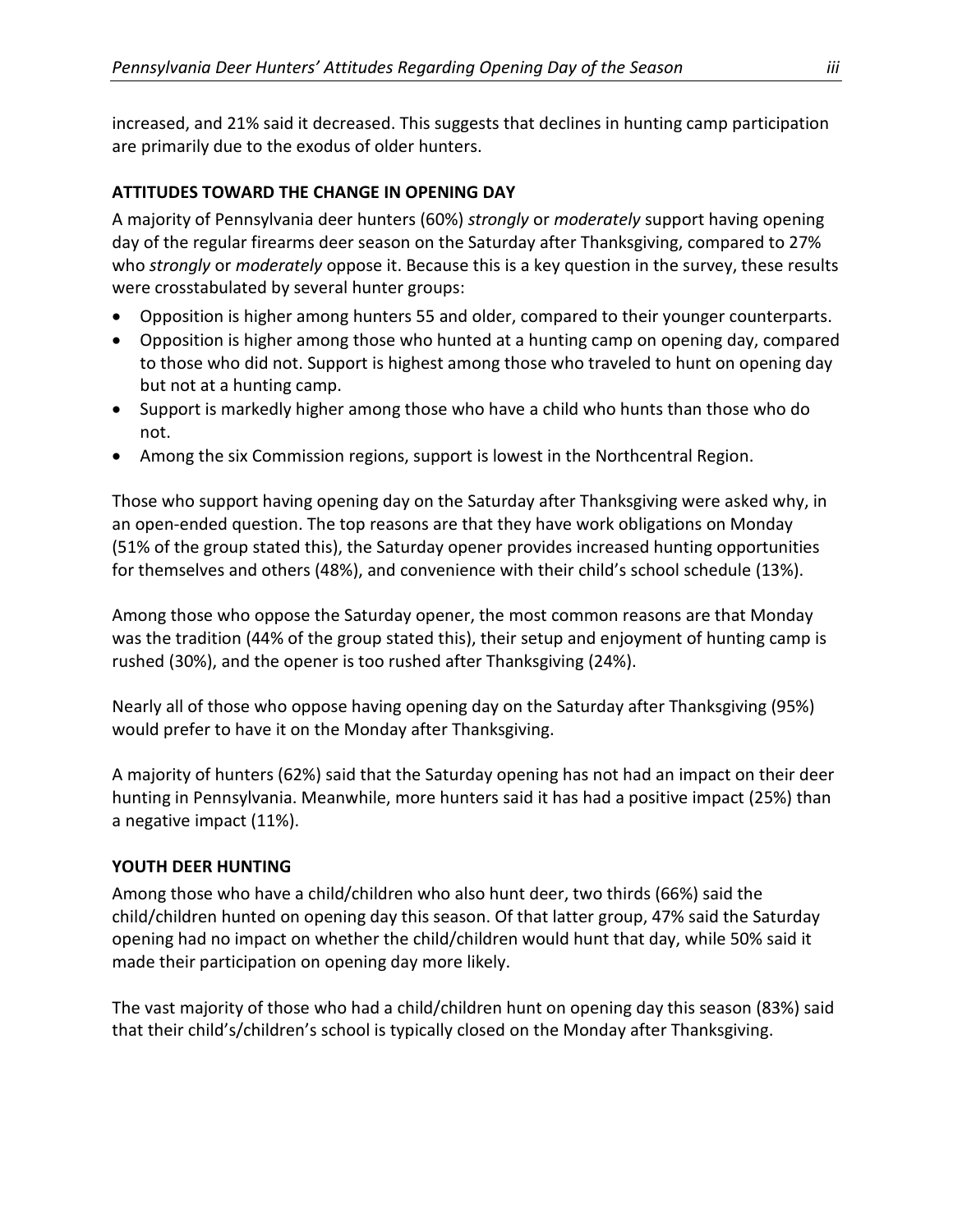# **TABLE OF CONTENTS**

| Additional Information About the Presentation of Results in the Report  5 |  |
|---------------------------------------------------------------------------|--|
|                                                                           |  |
|                                                                           |  |
|                                                                           |  |
|                                                                           |  |
|                                                                           |  |
|                                                                           |  |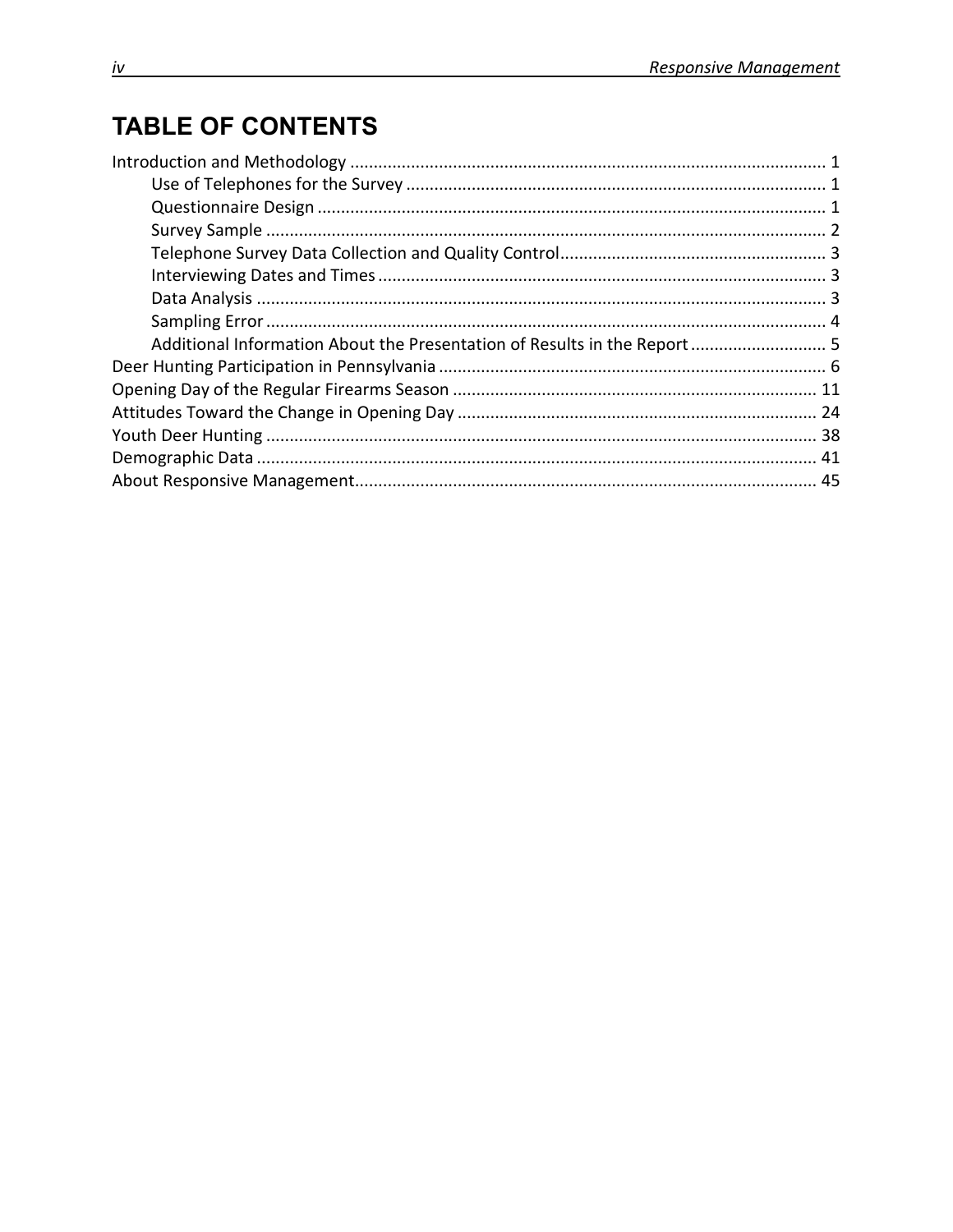### **INTRODUCTION AND METHODOLOGY**

This study was conducted for the Pennsylvania Game Commission (hereinafter referred to as the Commission) to determine resident deer hunters' participation in and attitudes regarding opening day of the regular firearms deer season. The study entailed a probability-based, scientific telephone survey of resident Pennsylvania deer hunters 18 years old and older. Specific aspects of the research methodology are discussed below.

#### **USE OF TELEPHONES FOR THE SURVEY**

For the survey, telephones were selected as the preferred sampling medium because of the almost universal ownership of telephones (both landlines and cell phones were called in their proper proportions). Additionally, telephone surveys, relative to mail or online surveys, allow for more scientific sampling and data collection, as well as higher response rates. If a potential respondent cannot be reached on the first call, subsequent calls are placed on different days of the week and different times of the day to ensure a probability-based, scientifically valid sample. Another advantage of telephone surveys, relative to mail or online surveys, is that they provide higher quality data because of the clarification that a live interviewer provides for any questions in the survey. Also, telephone surveys provide a much faster turnaround time and lower costs compared to mail surveys.

Furthermore, telephone surveys allow respondents who cannot or will not respond to a mail or online survey to participate. Mail and online surveys systematically exclude those who have difficulty reading. In 2016, the U.S. Department of Education's National Institute of Literacy estimated that up to 43% of the general population of the United States cannot read beyond a "basic level," suggesting that many might be reticent to complete a mail or online survey they must read to themselves. In addition, those with poor or limited internet service or who are intimidated by technology may be reticent to complete a survey online. In a telephone survey, however, a live interviewer reads the survey questions, clarifies them if necessary, and assists the respondent with completing the survey, making it an excellent option to reduce bias and increase response rates for the survey.

Finally, telephone surveys also have fewer negative effects on the environment than do mail surveys because of the reduced use of paper, reduced energy consumption for delivering and returning the questionnaires, and reduced quantity of material to be disposed of after the survey.

The telephone survey was coded for integration with Responsive Management's computerassisted telephone interviewing (CATI) process. An important aspect of this CATI process is that the computer controls which questions are asked, but each telephone survey is administered by a live interviewer.

#### **QUESTIONNAIRE DESIGN**

The telephone survey questionnaire was developed cooperatively by Responsive Management and the Commission, based on the research team's familiarity with hunting surveys and outdoor recreation in general. Responsive Management conducted pre-tests of the questionnaire to ensure proper wording, flow, and logic in the survey.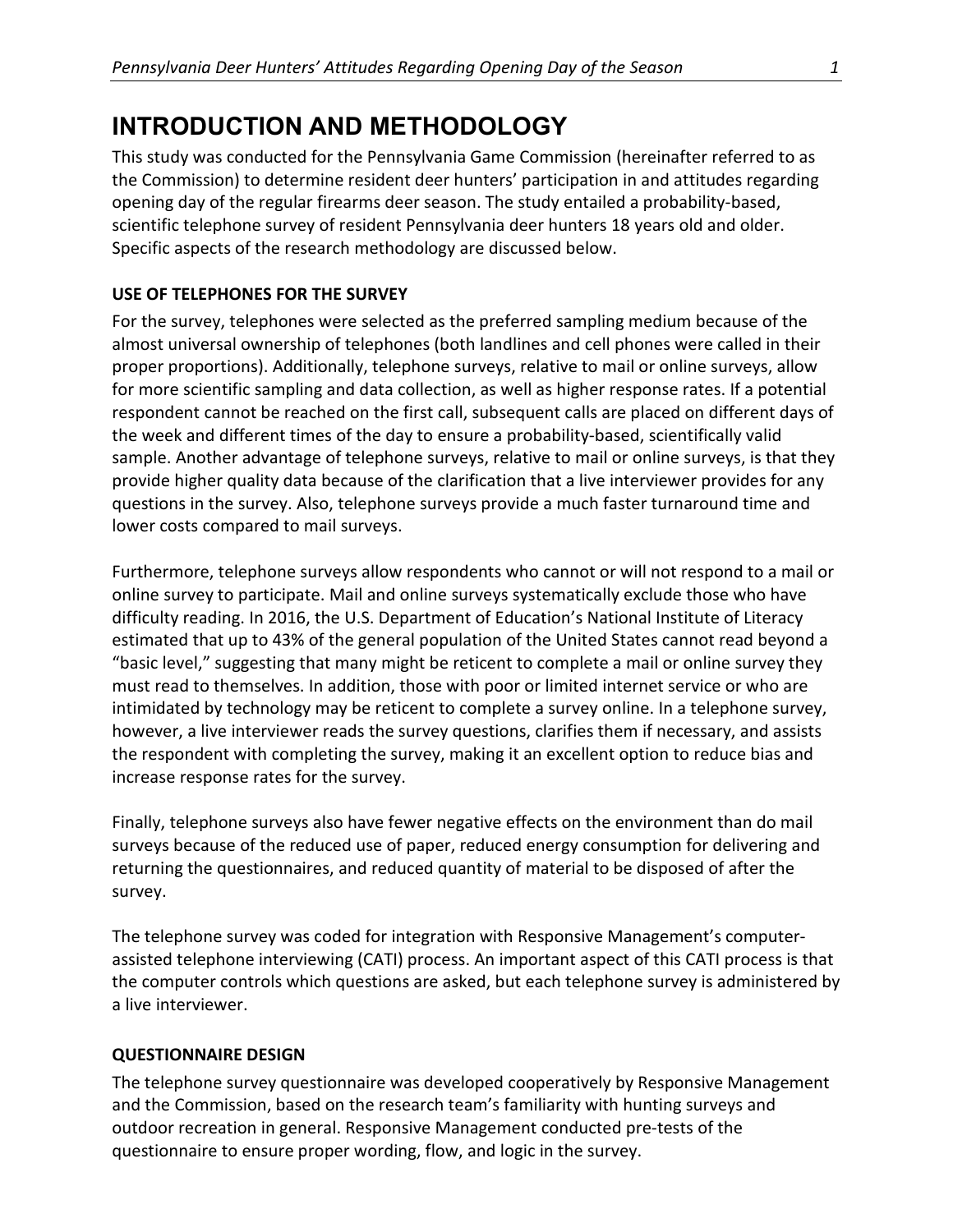#### **SURVEY SAMPLE**

The sample of Pennsylvania deer hunters was provided by the Commission, and it consisted of Resident Adult Hunting License and Resident Senior Hunting License holders. The Commission sent two databases: one covering license sales from June 14 to November 8, 2021, and the second database covering license sales from November 9 to December 9, 2021. The final survey dataset closely matched these sample proportions; therefore, weighting the results to adjust for sample proportions was not necessary. The tabulation below shows the comparison.

#### **Comparison of Database Ratios**

|                              | Sample Dataset   Survey Dataset |      |
|------------------------------|---------------------------------|------|
| Percentage in first dataset  | 91.8                            | 89.9 |
| Percentage in second dataset | 8.2                             | 10.1 |

The survey was not stratified by geographic region, although some results were crosstabulated by the Commission regions shown below.

#### **Pennsylvania Game Commission Regions**



As a condition of taking the survey, hunters had to have hunted deer during the regular firearms season at least once during the 2017 or 2018 seasons (when opening day was the Monday after Thanksgiving) and at least once during the 2019, 2020, or 2021 seasons (when opening day was the Saturday after Thanksgiving). (Note that "2021 season" really means the current 2021-2022 hunting season; however, for simplicity, the survey and this report only refer to the year of the fall season when the regular firearms season occurred when referring to each hunting season.) This ensured that those surveyed had the opportunity to hunt both Monday openers and Saturday openers at some point in the past 5 years, thus providing insight into how the change in opening day may have impacted their hunting participation and attitudes. The Commission provided the two license sample databases to include hunters who met this condition, and a screener question at the beginning of the survey further verified that hunters met this condition before the full survey was administered.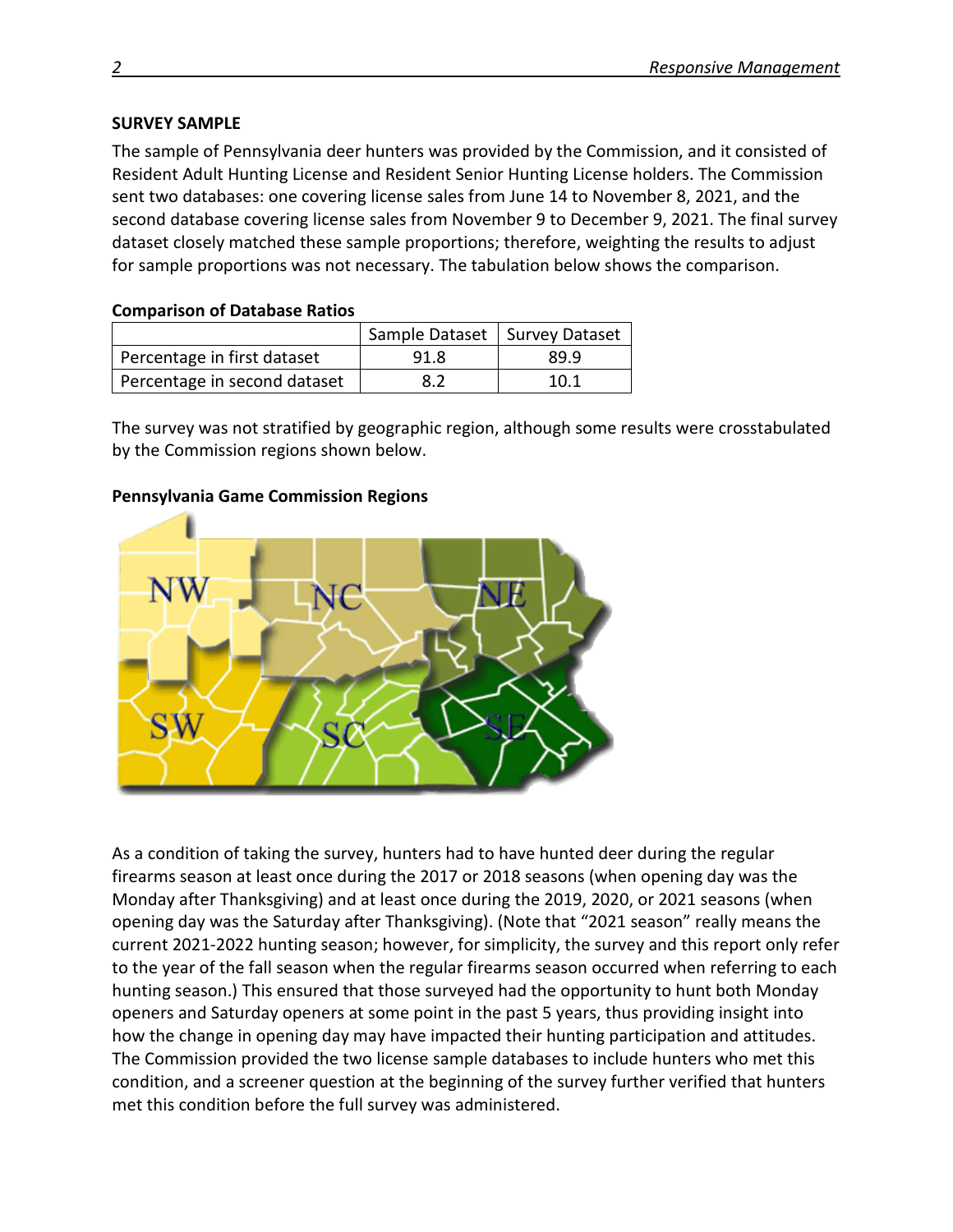#### **TELEPHONE SURVEY DATA COLLECTION AND QUALITY CONTROL**

As previously noted, the interviews were conducted using Responsive Management's CATI system, which utilizes software for telephone data collection. The survey data were entered into the computer as each interview was being conducted, eliminating manual data entry after the completion of the survey and the concomitant data entry errors that may occur with manual data entry. The survey instrument was programmed so that the CATI system branched, coded, and substituted phrases in the survey based on previous responses to ensure the integrity and consistency of the data collection. The software also allowed for error checks during the interview to help ensure that the data were accurate and valid.

Responsive Management has interviewers who have been trained according to the standards established by the Council of American Survey Research Organizations. The Survey Center Managers conducted project briefings with the interviewers prior to the administration of this survey. The Survey Center Managers and statisticians monitored the data collection, including monitoring of the actual telephone interviews without the interviewers' knowledge, to evaluate the performance of each interviewer and ensure the integrity of the data. After the surveys were obtained by the interviewers, the Survey Center Managers and/or statisticians checked each completed survey to ensure clarity and completeness. Responsive Management obtained a total of 2,009 completed questionnaires.

#### **INTERVIEWING DATES AND TIMES**

Telephone surveying times were Monday through Friday from 10:00 a.m. to 9:00 p.m., Saturday from noon to 7:00 p.m., and Sunday from 2:00 p.m. to 9:00 p.m., local time. A five-callback design was used to maintain the representativeness of the sample, to avoid bias toward people easy to reach by telephone, and to provide an equal opportunity for all to participate. When a respondent could not be reached on the first call, subsequent calls were placed on different days of the week and at different times of the day. The survey was conducted in November and December 2021.

#### **DATA ANALYSIS**

The analysis of data was performed using IBM SPSS Statistics as well as proprietary software developed by Responsive Management. The breakdowns of age, gender, and license type in the survey results closely match those in the sample database, so weighting of the results was not necessary. The comparisons are shown in the tabulation on the following page.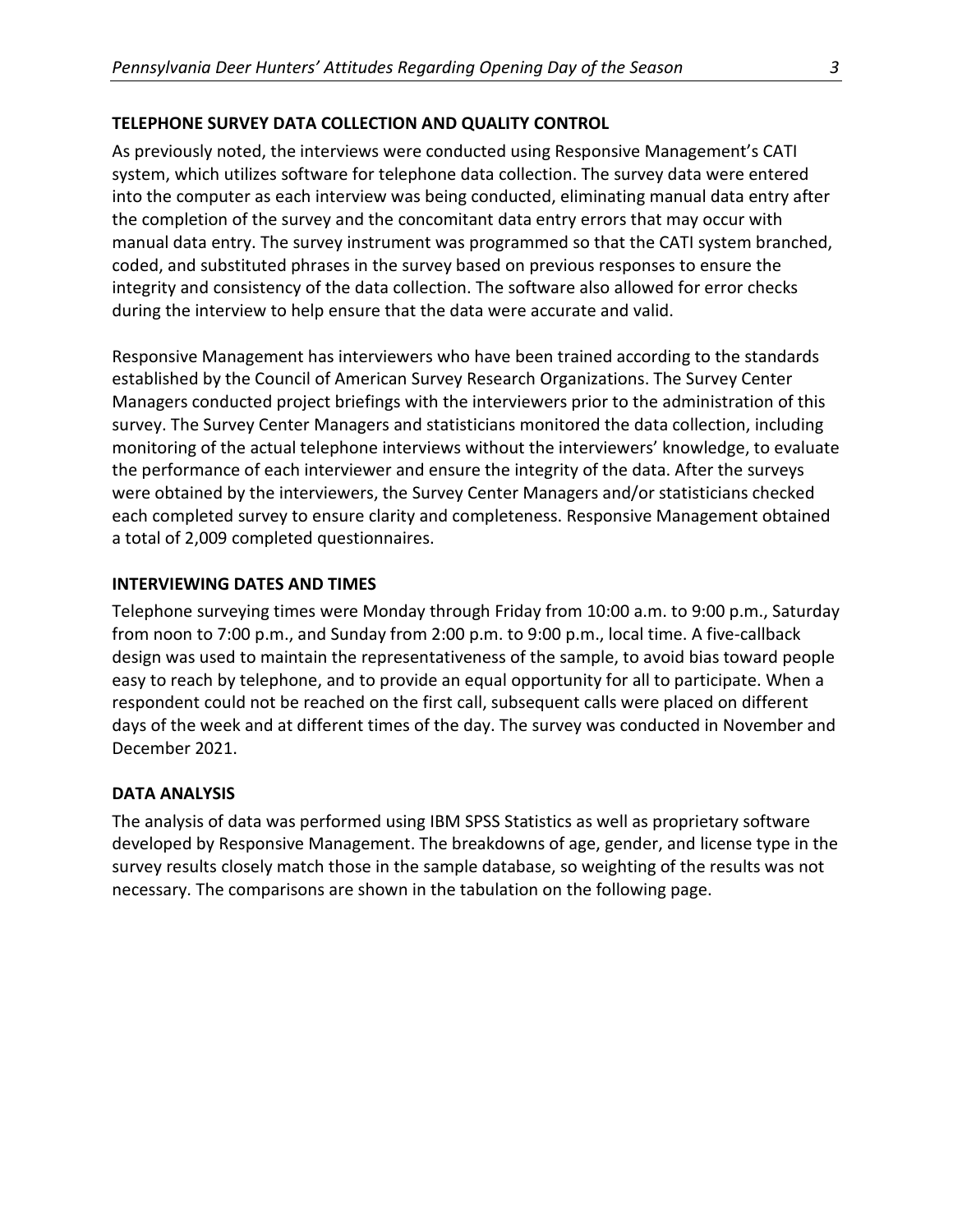| Age                    | Percentage in<br>Commission's<br><b>License Sample</b> | Percentage in<br><b>Completed</b><br><b>Surveys</b> |
|------------------------|--------------------------------------------------------|-----------------------------------------------------|
| 65 years old or older  | 25.8                                                   | 25.2                                                |
| 55 to 64 years old     | 25.8                                                   | 21.5                                                |
| 45 to 54 years old     | 21.7                                                   | 20.0                                                |
| 35 to 44 years old     | 18.0                                                   | 21.9                                                |
| 18 to 34 years old     | 8.6                                                    | 9.4                                                 |
| Gender                 |                                                        |                                                     |
| Male                   | 96                                                     | 96                                                  |
| Female                 | 4                                                      | 4                                                   |
| <b>License Type</b>    |                                                        |                                                     |
| <b>Resident Adult</b>  | 74.2                                                   | 74.2                                                |
| <b>Resident Senior</b> | 25.8                                                   | 25.8                                                |

#### **Comparisons of Sample and Survey Datasets**

On questions that asked respondents to provide a number (e.g., days hunted), the graph shows ranges of numbers rather than the precise numbers. Nonetheless, in the survey each respondent provided a precise number, and the dataset includes this precise number, even if the graph only shows ranges of numbers. Note that the calculation of means used the precise numbers that the respondents provided.

#### **SAMPLING ERROR**

Throughout this report, findings of the telephone survey are reported at a 95% confidence interval (or higher). For the entire sample of resident Pennsylvania hunters 18 years old and older, the sampling error is at most plus or minus 2.18 percentage points. This means that if the survey were conducted 100 times on different samples that were selected in the same way, the findings of 95 out of the 100 surveys would fall within plus or minus 2.18 percentage points of each other. Sampling error was calculated using the formula described below, with a sample size of 2,009 and a population size of 741,586 resident Pennsylvania hunters 18 years old and older.

#### **Sampling Error Equation**

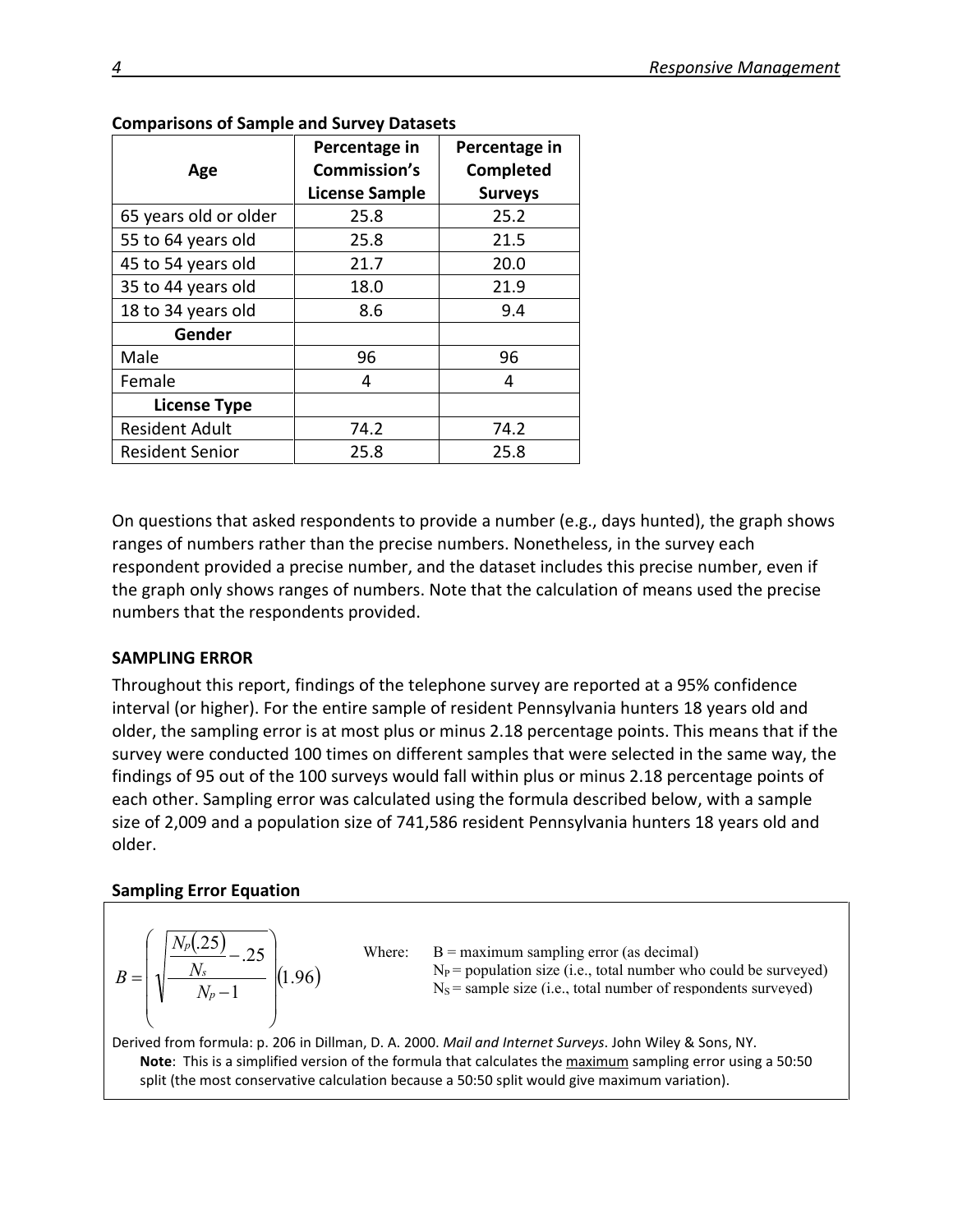In examining the results, it is important to be aware that the questionnaire included several types of questions:

- Open-ended questions are those in which no answer set is read to the respondents; rather, they can respond with anything that comes to mind from the question.
- Closed-ended questions have an answer set from which to choose.
- Some questions allow only a single response, while other questions allow respondents to give more than one response or choose all that apply. Those that allow more than a single response are indicated on the graphs with the label, "Multiple Responses Allowed."
- Some closed-ended questions are in a scale, such as a continuum from strongly support to strongly oppose.

Data analysts read through all of the open-ended hunter responses and assigned them into response categories so that the results could be presented in quantitative "Multiple Responses Allowed" graphs. Overall, analysts categorized over 6,300 hunter responses.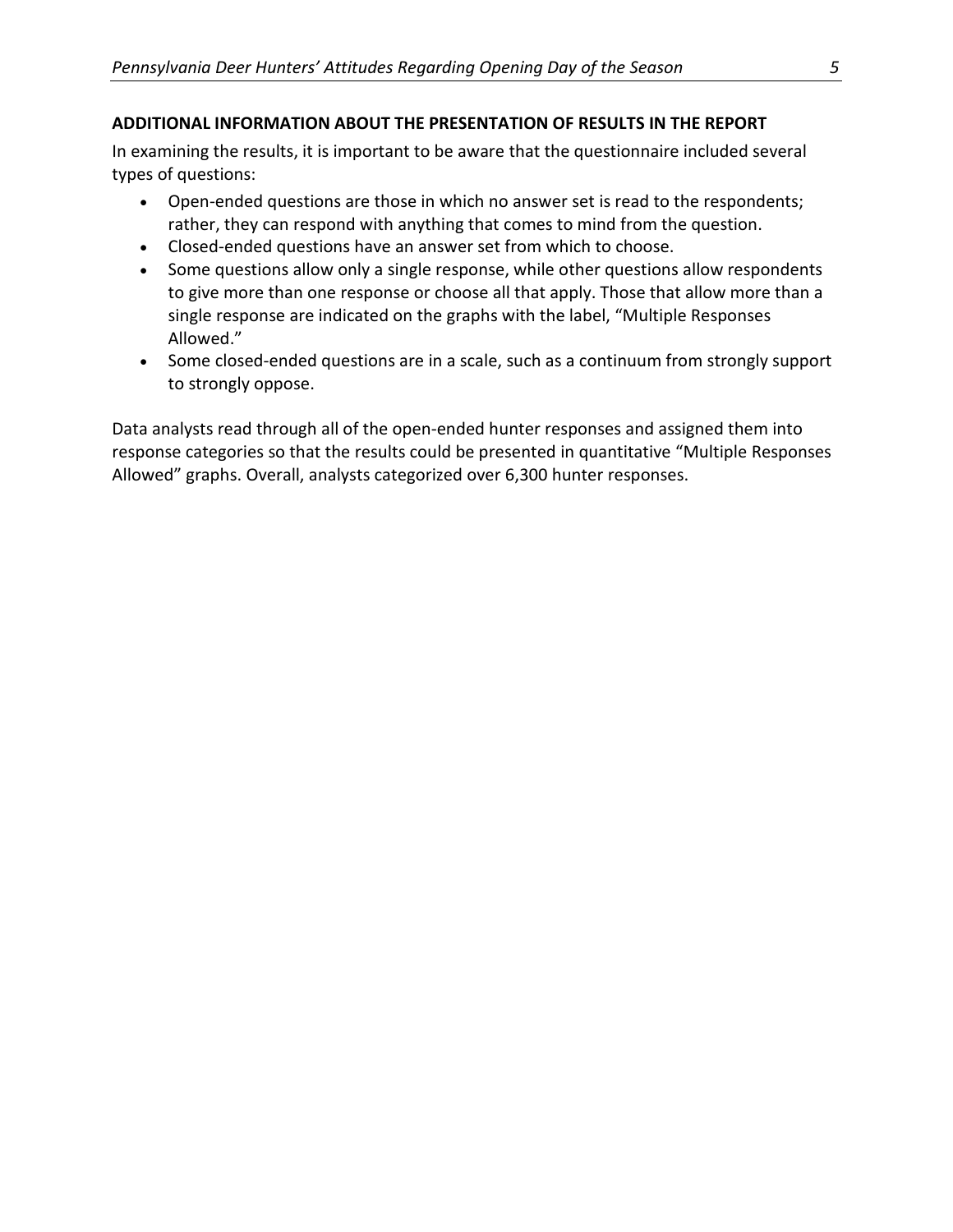# **DEER HUNTING PARTICIPATION IN PENNSYLVANIA**

Among those who hunted in the current firearm deer season, the mean amount was just under 5 days of hunting. Crosstabulations indicate that older hunters and those in the Northcentral and Southeast Regions are more likely than their counterparts to hunt the most days.

In another measure of hunting avidity, half of hunters (50%) say their deer hunting has remained about the same over the past 5 years, while more say their hunting has decreased (35%) than say it has increased (15%).

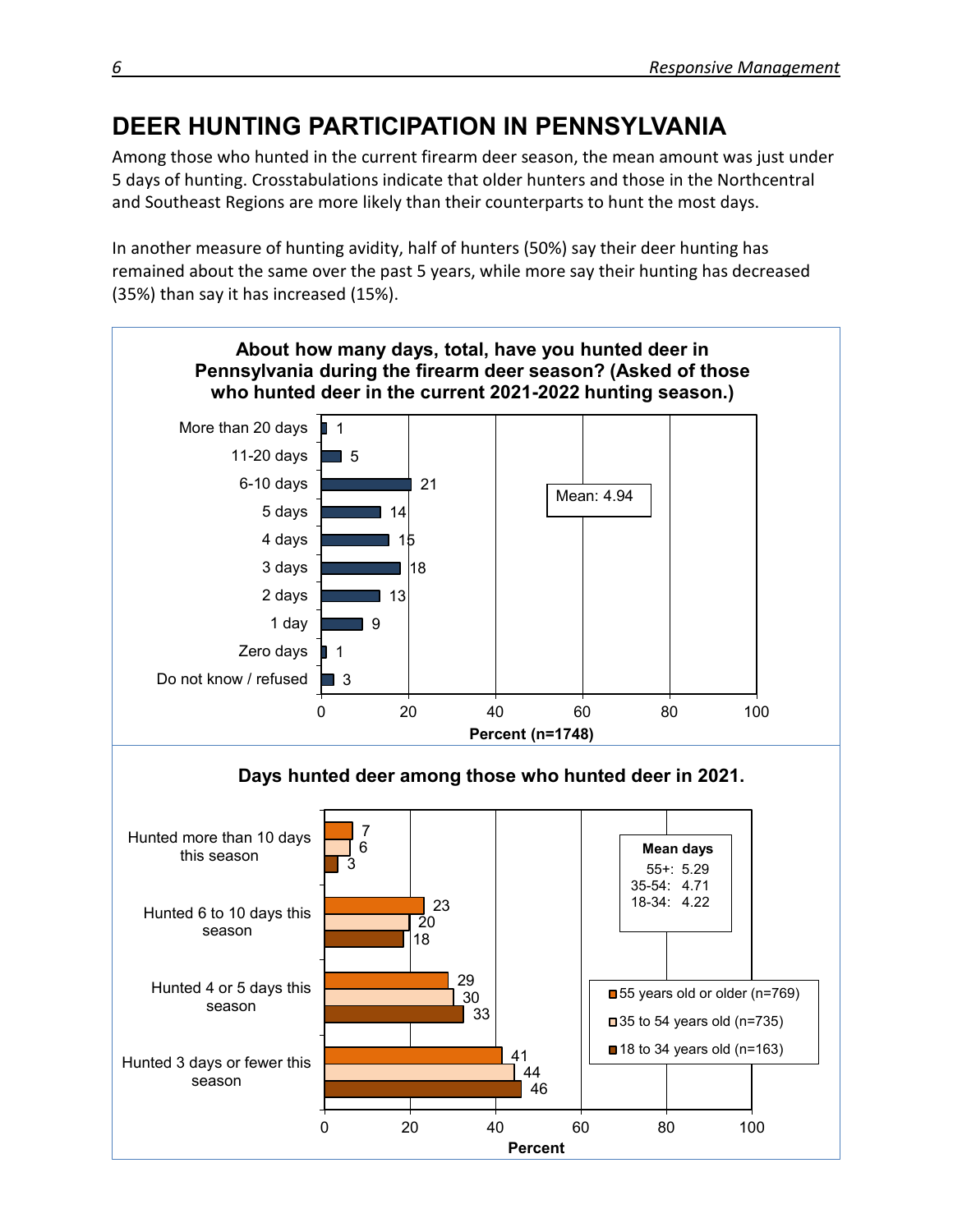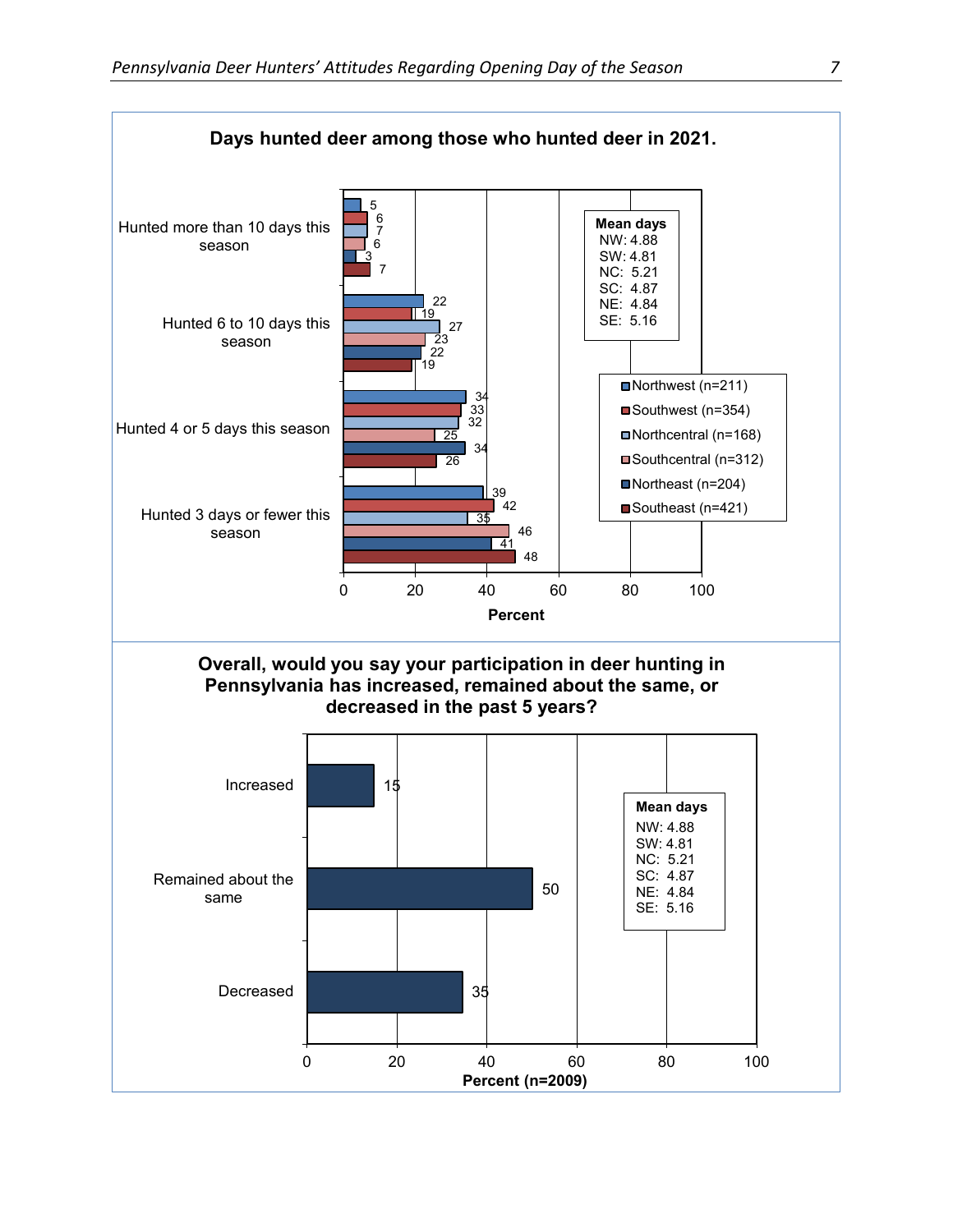In an open-ended question, those whose hunting increased in the past 5 years most commonly said it was because they had more free time in general (36% of the group stated this), they had more time with their children or their children started hunting (14%), and the addition of Saturday and/or Sunday to the hunting season (13%).

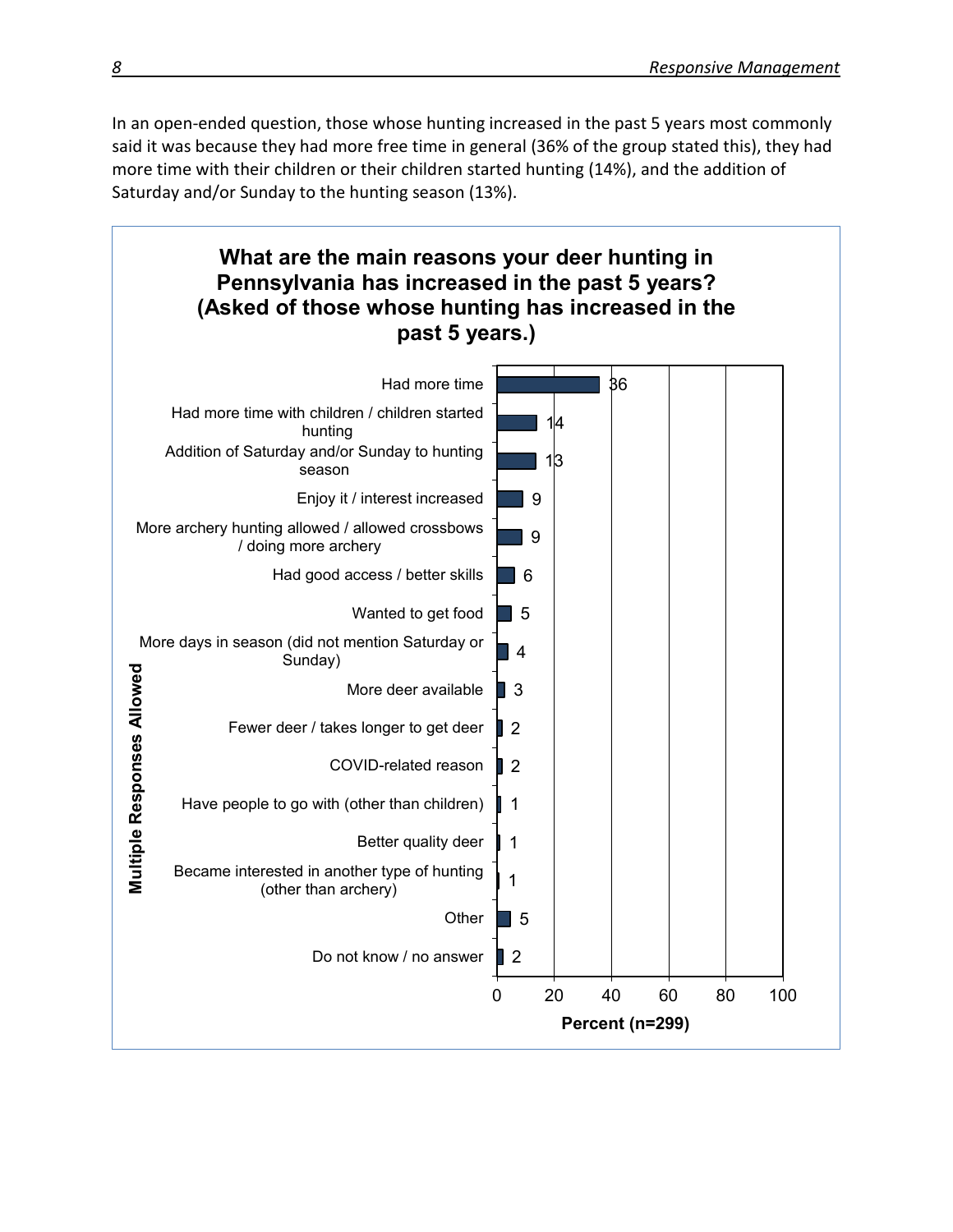Those whose hunting decreased in the past 5 years most often said it was because of age or health (30% of the group stated this), a lack of free time (also 30%), and a lack of deer (17%).

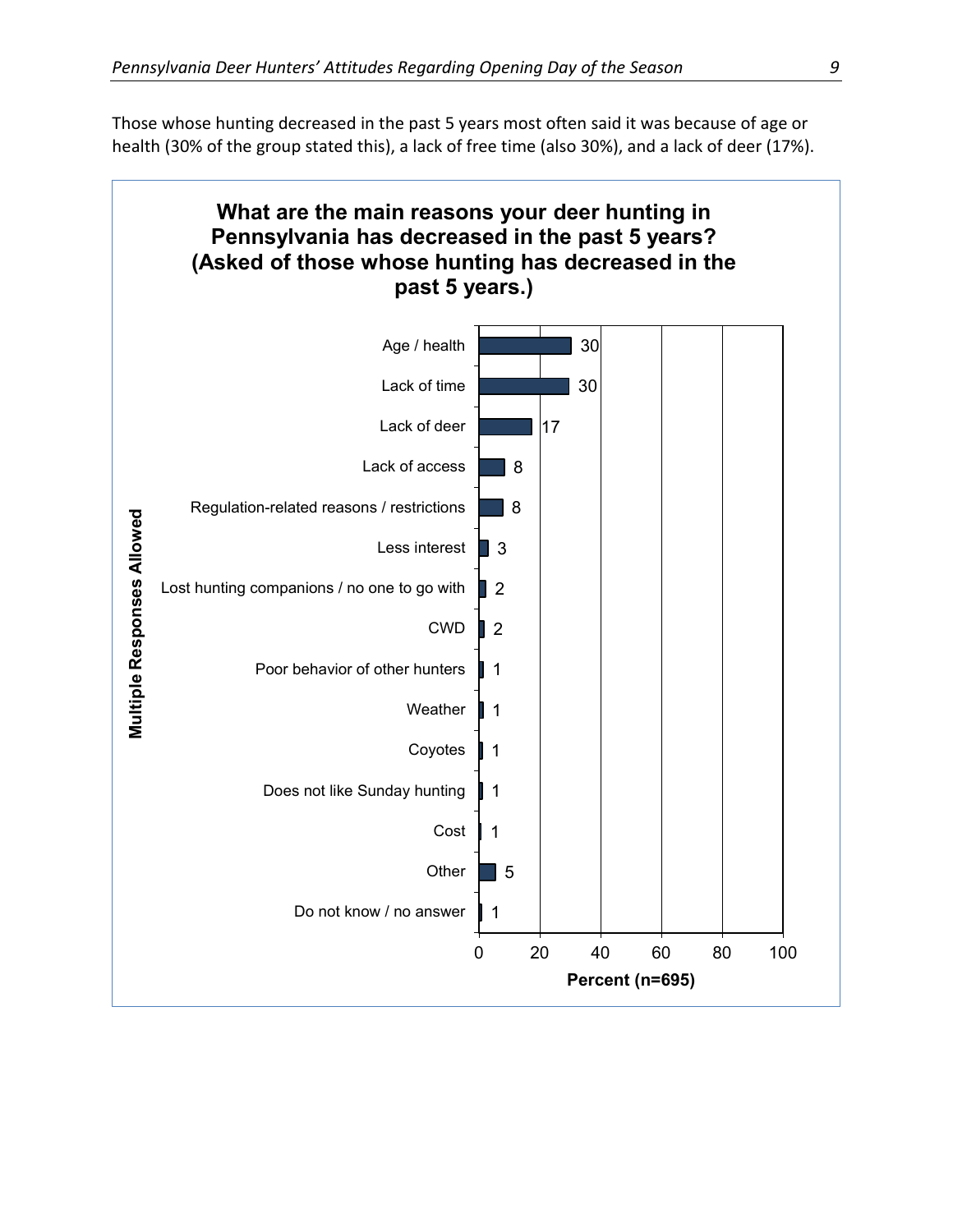

The Wildlife Management Units (WMUs) typically hunted by deer hunters are shown below.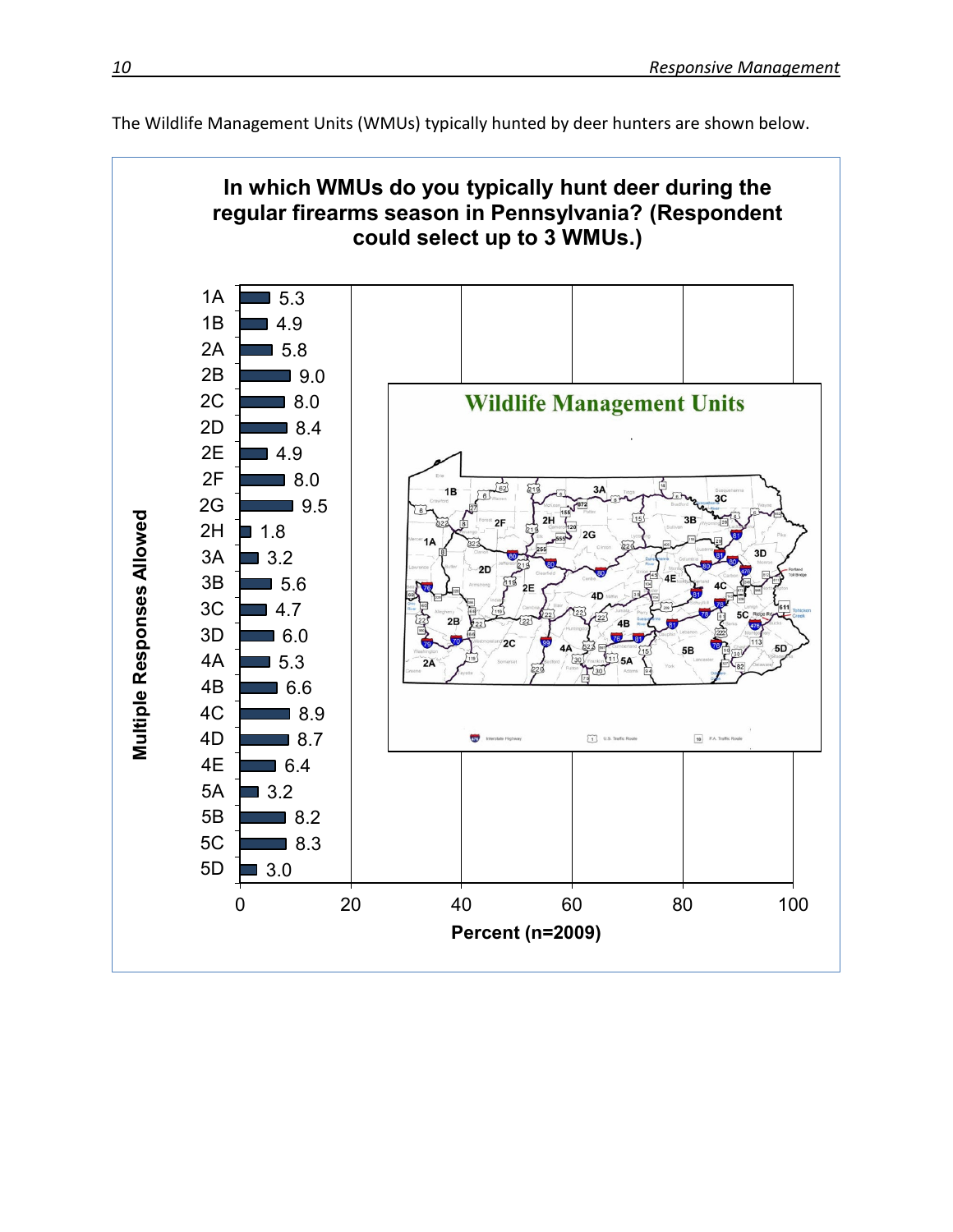# **OPENING DAY OF THE REGULAR FIREARMS SEASON**

Most Pennsylvania deer hunters (91%) typically hunt on opening day of the regular firearms deer season, and most of those who do not typically hunt opening day (89%) have hunted on opening day in the past. Looking at the two questions combined, only 1% of deer hunters have never hunted on opening day.



Among those who typically hunt or have ever hunted on opening day, a majority (55%) hunt near their residence on opening day, compared to 44% who travel to hunt.

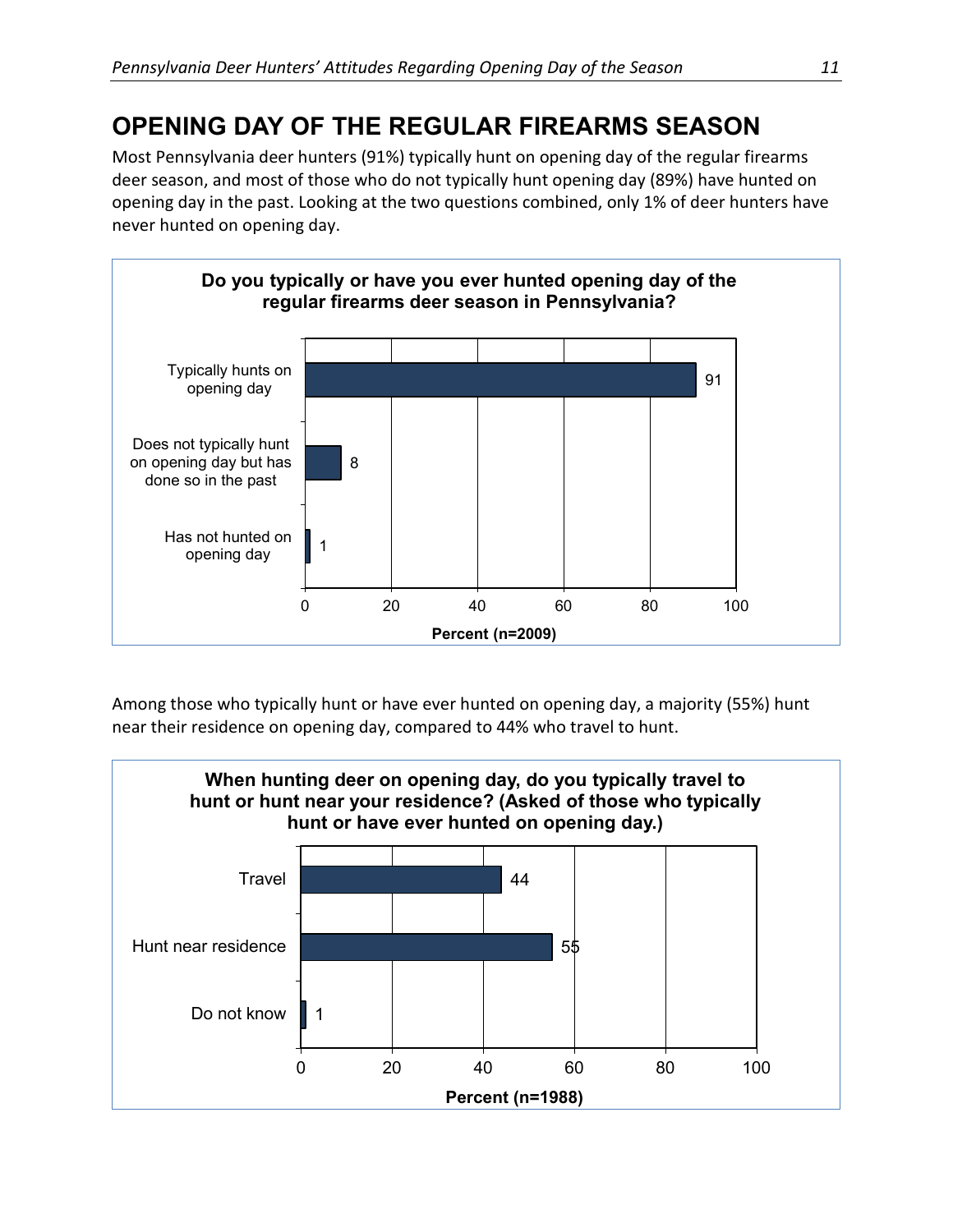Nearly half of those who travel to hunt on opening day (48%) go to a hunting camp. Among all hunters, 21% hunt at a hunting camp on opening day.

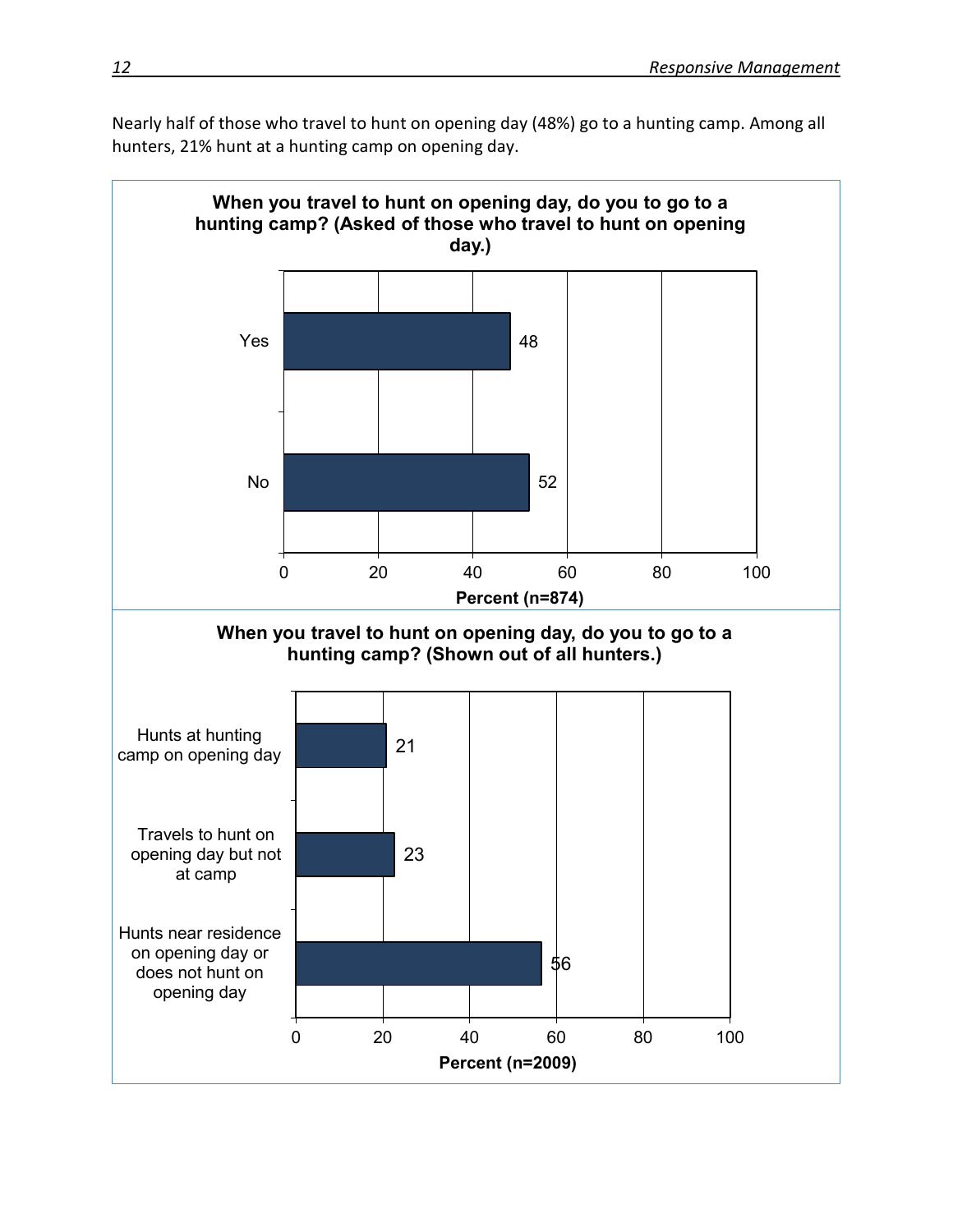Most of those who hunted this season (86%) hunted on opening day; of that group, only 11% said that weather conditions influenced their decision to hunt on opening day. Meanwhile, of those who did *not* hunt on opening day, only 10% said that weather conditions influenced their decision to not hunt.

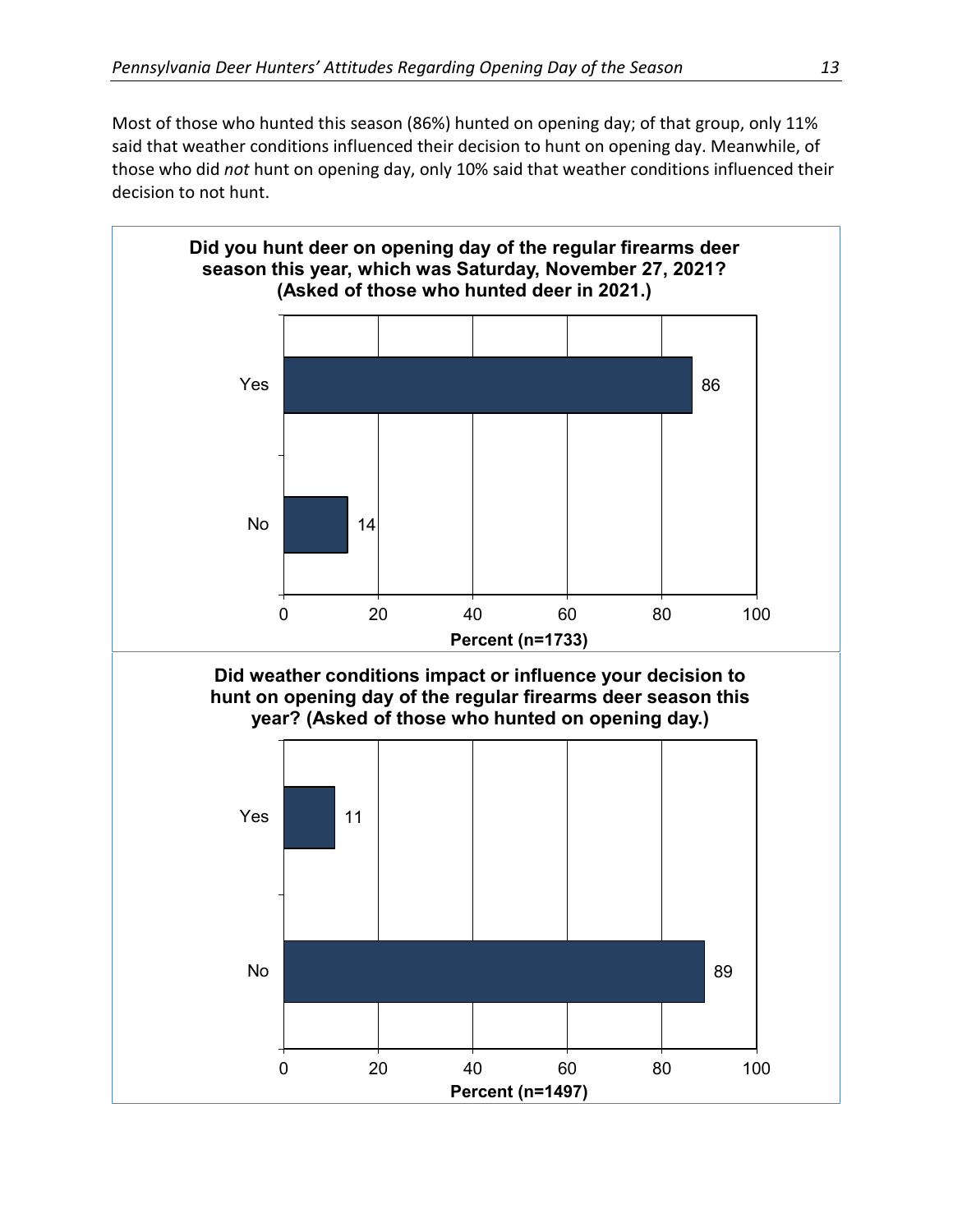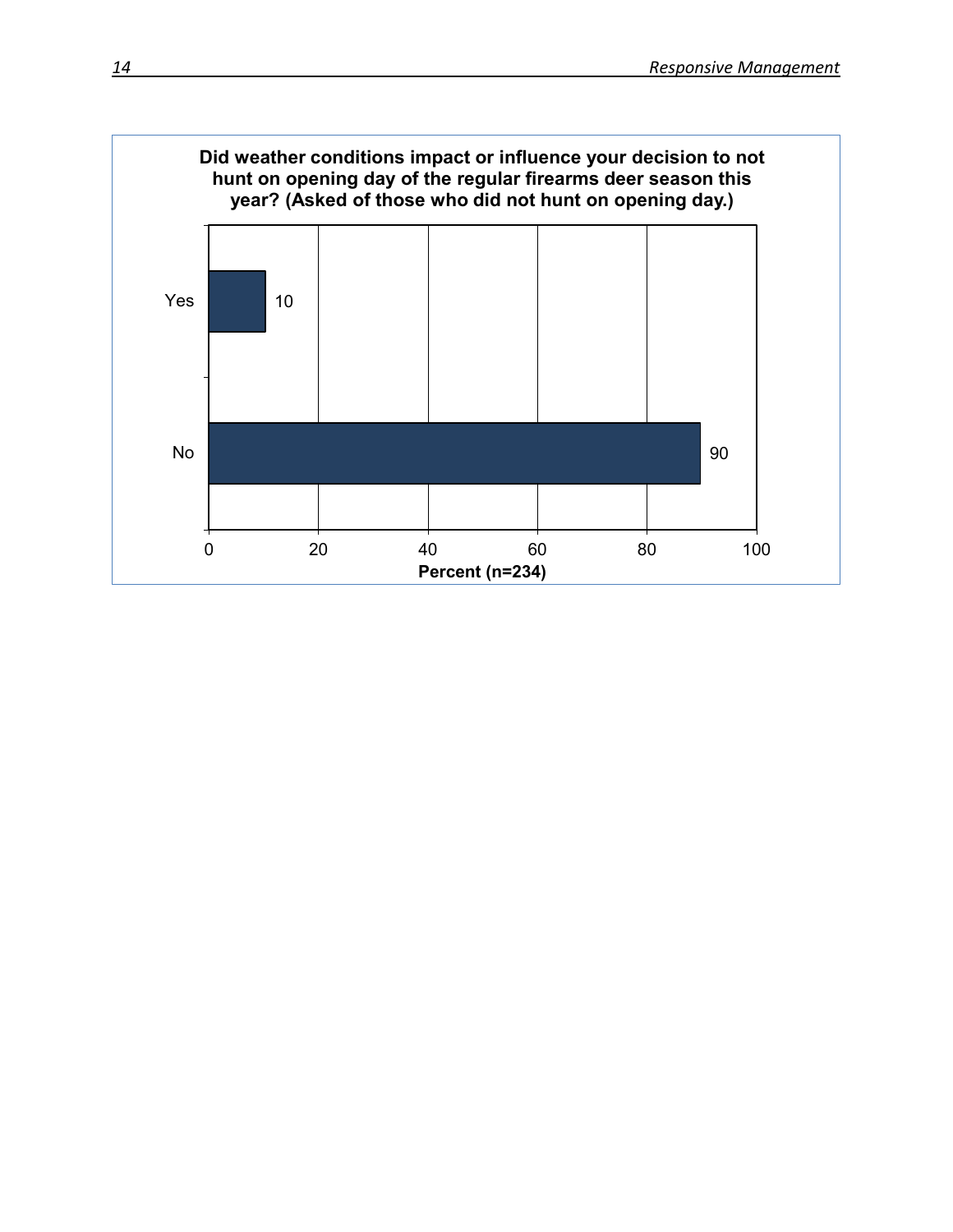Most of those who hunted on opening day this season (78%) said that nothing apart from weather impacted their decision to hunt on opening day. (Note that this result is somewhat in contrast to later survey questioning, in which most of those who support or oppose the Saturday opener gave specific reasons for their support or opposition.)

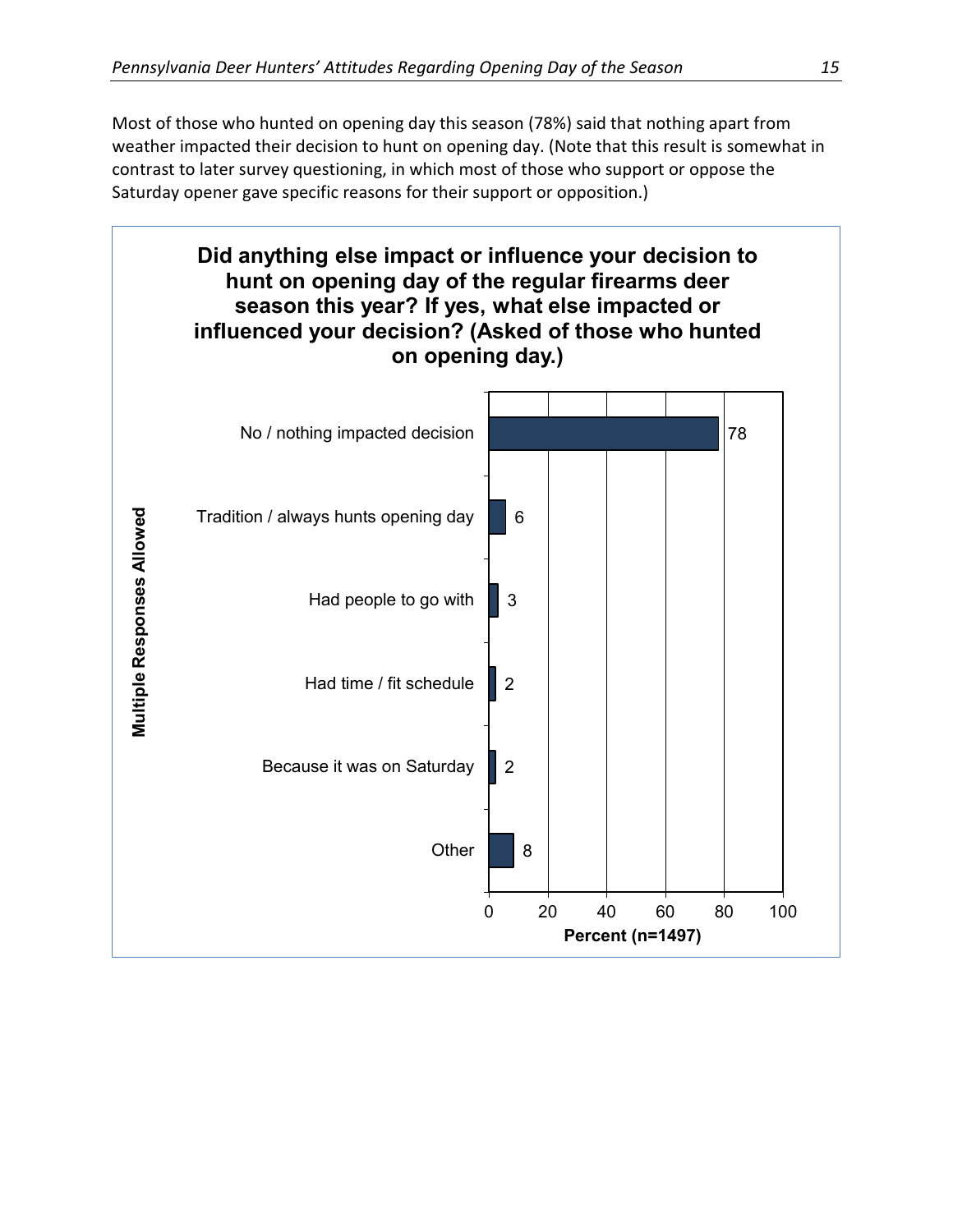Among those who did not hunt on opening day, 40% said it was due to lack of time and 10% said it was due to age or health (these reasons are independent from weather considerations). About a quarter of this group (24%) said nothing impacted their decision to not hunt on opening day.

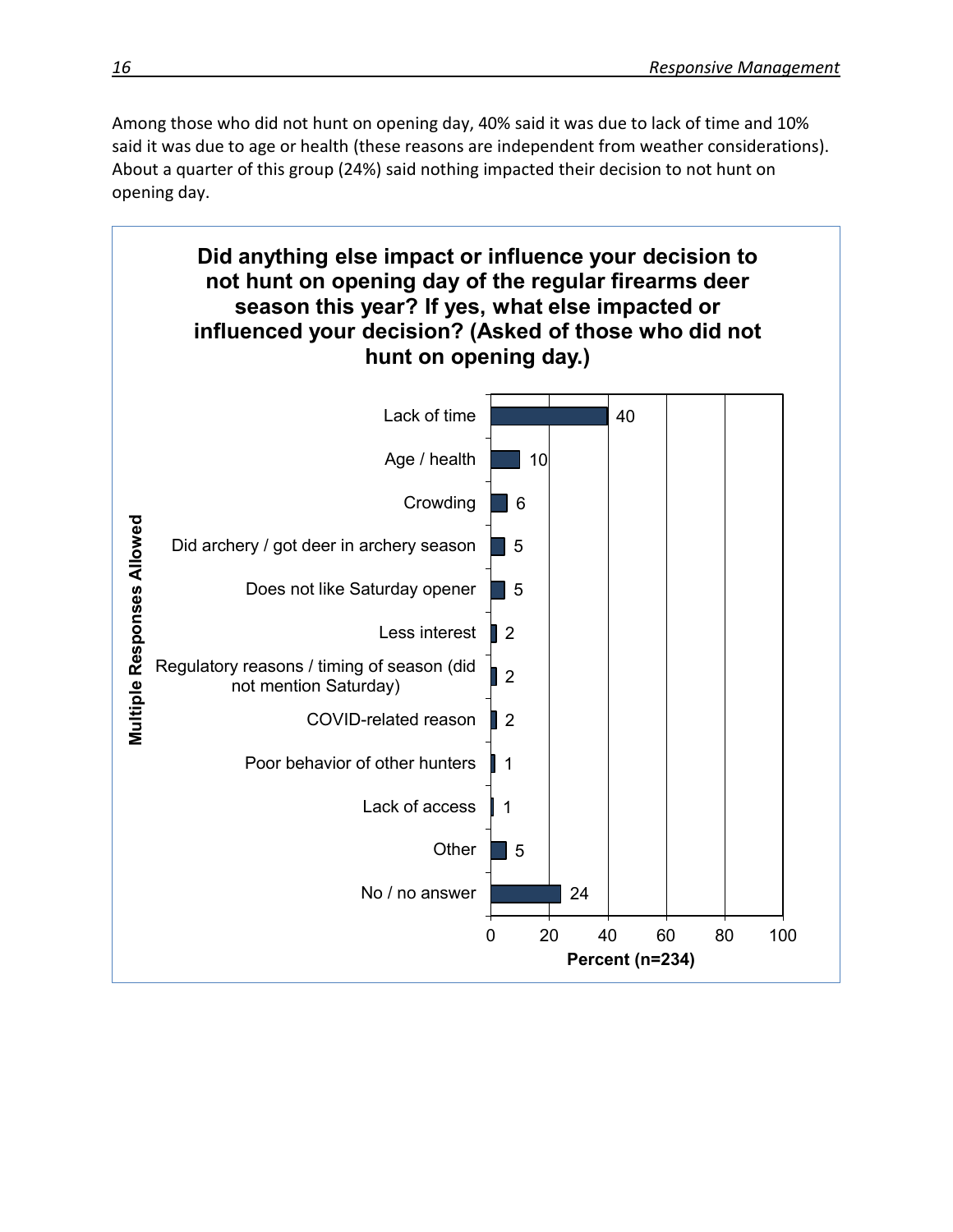The WMUs hunted on opening day are shown below, among those who did so.

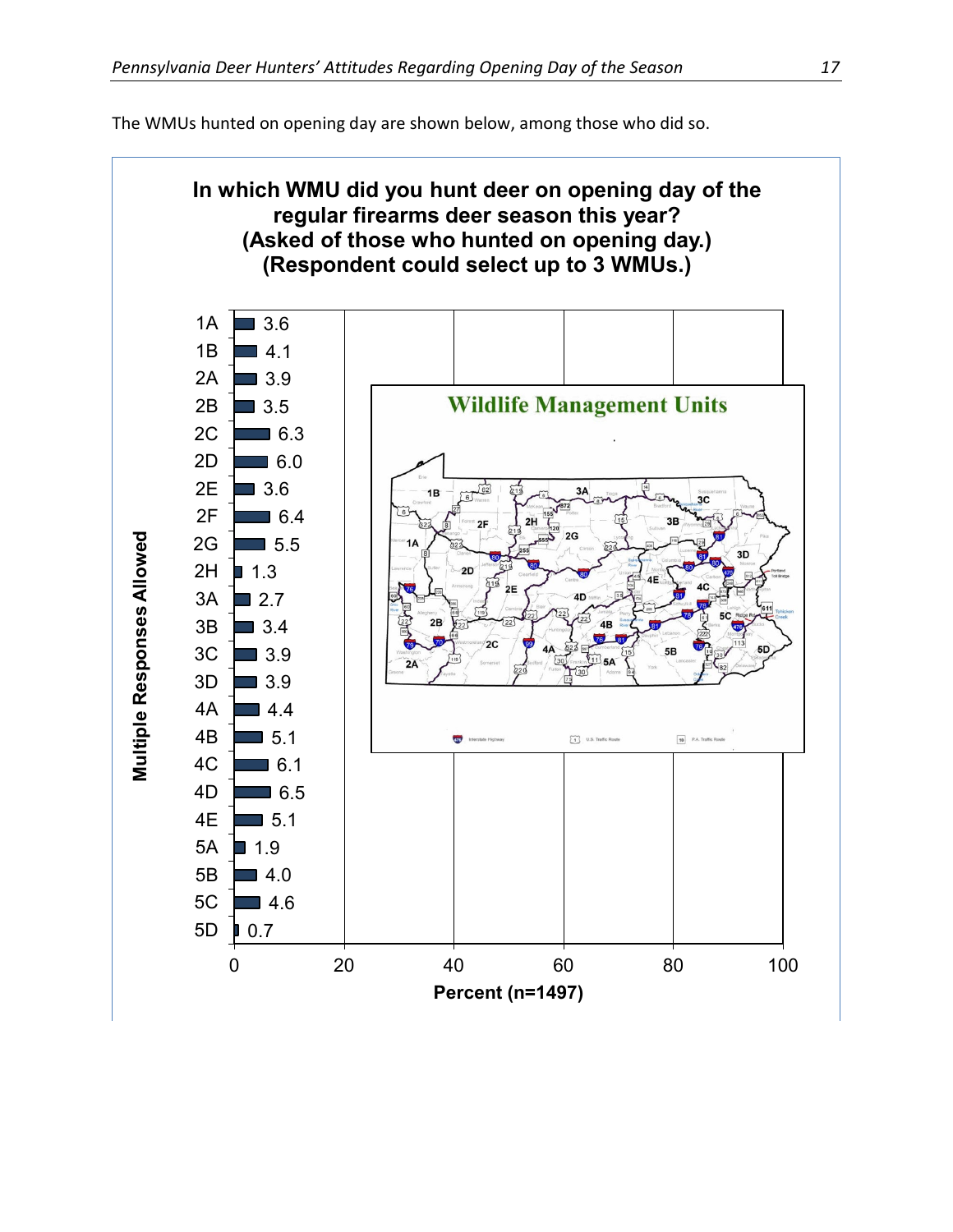A majority of those who hunted this season (60%) hunted on the Sunday after Thanksgiving (the second day of firearms hunting season).



Most of those who hunted deer in 2020 (84%) hunted on opening day.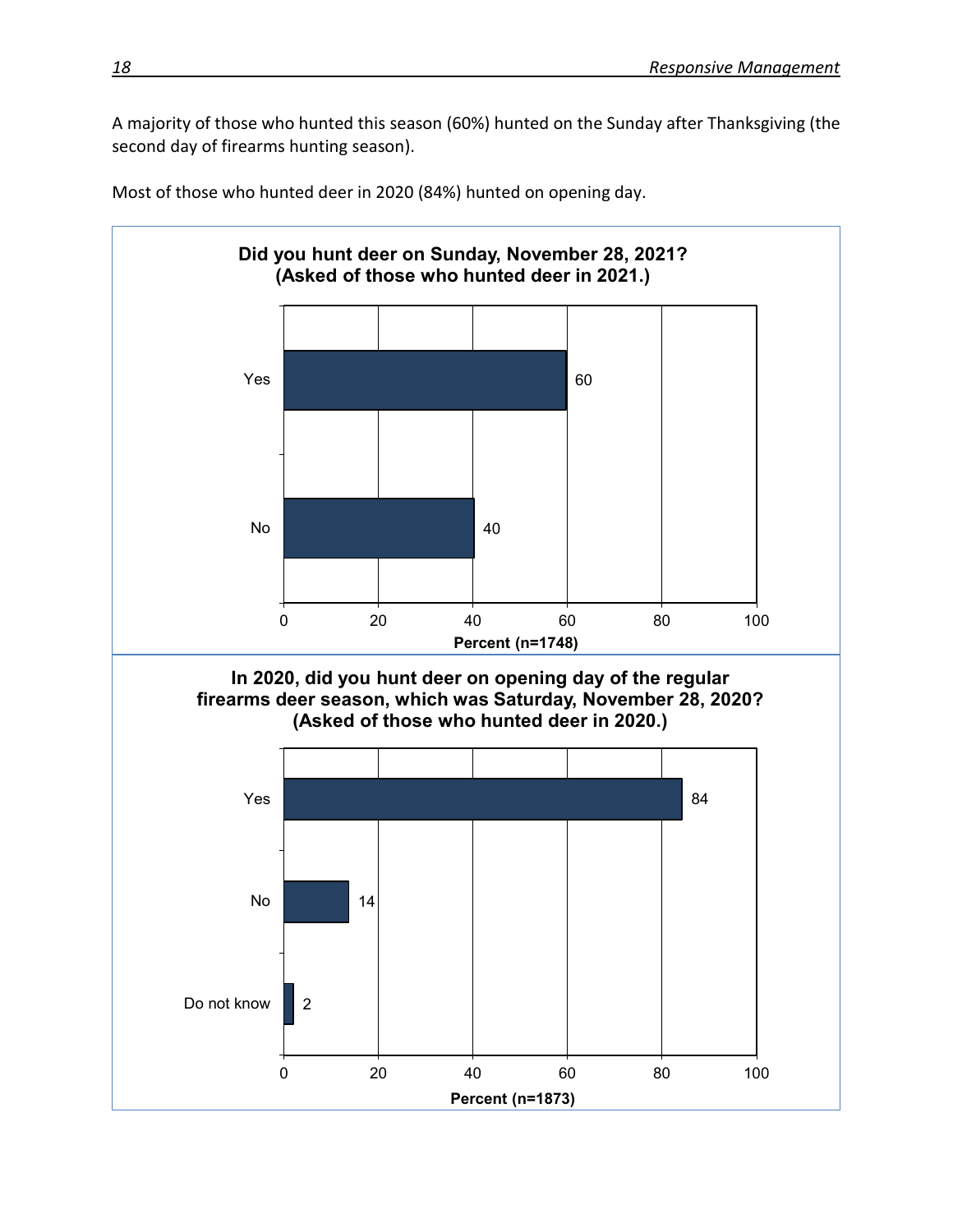Most of those who hunted on opening day in 2020 (83%) said that nothing impacted their decision to do so.

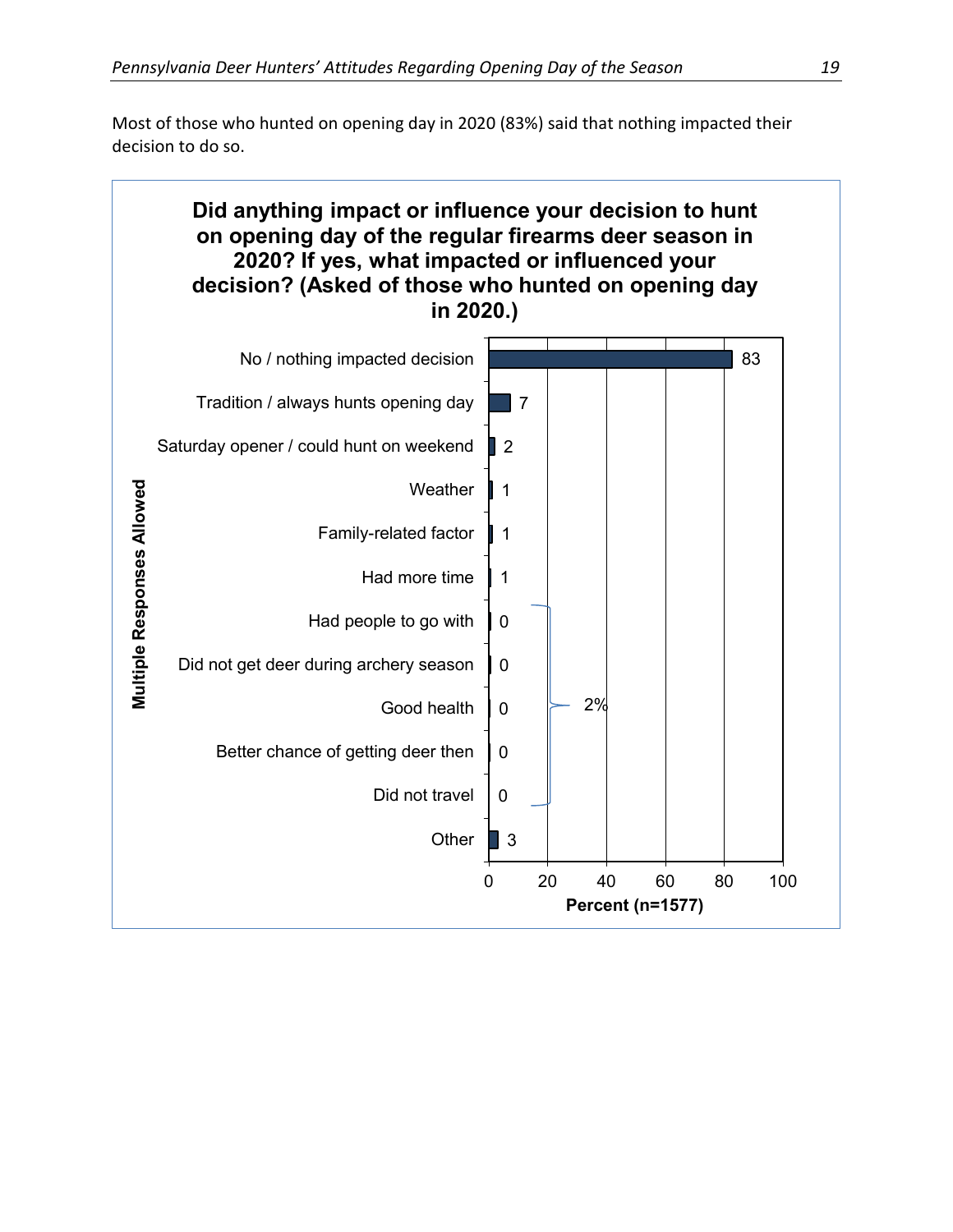Among those who hunted in 2020 but not on opening day, the most common reasons for not hunting that day are a lack of time (26%) or having hunted or getting a deer during archery season (16%); 17% said that nothing impacted the decision.

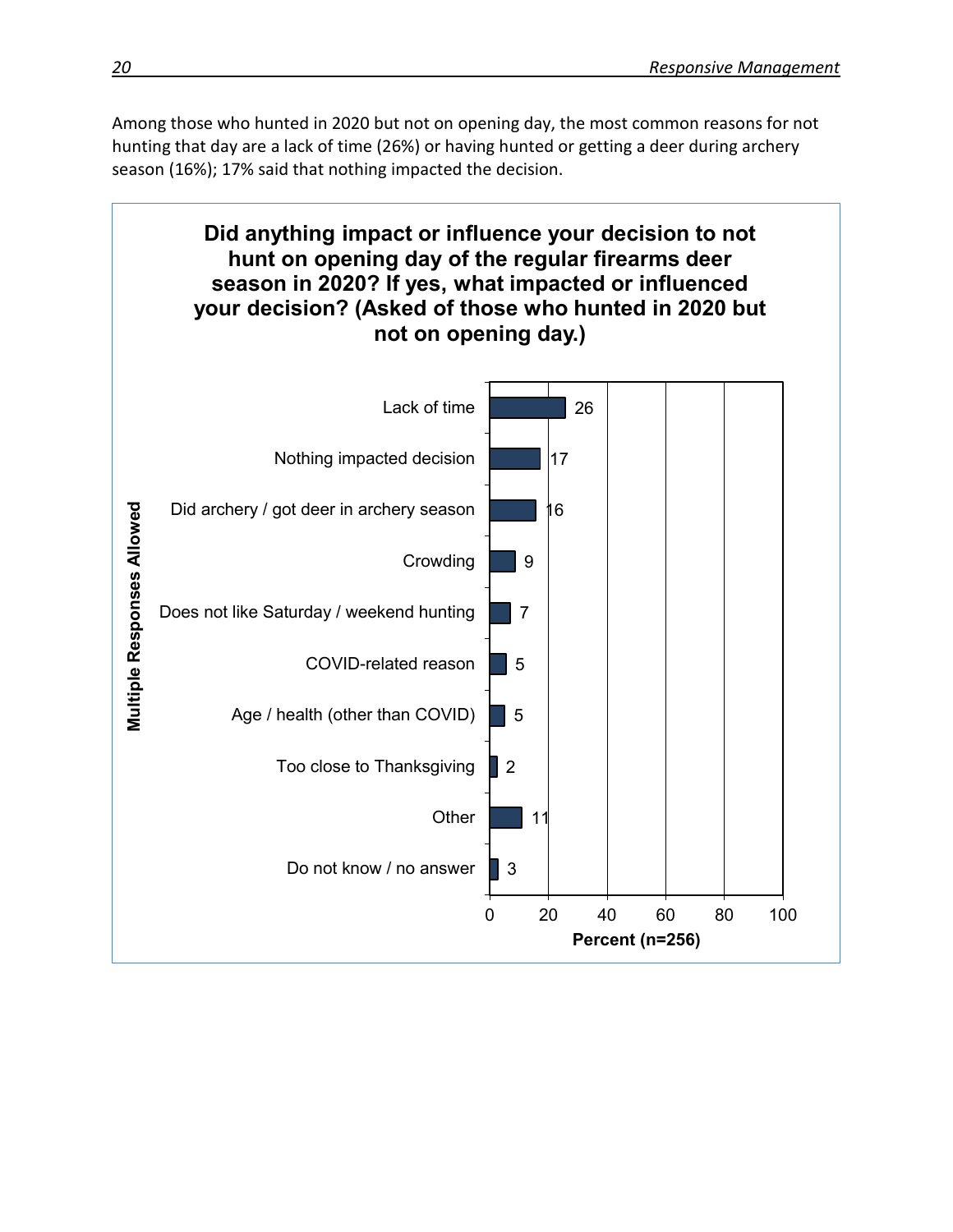Among those who hunted on opening day in 2020, most (94%) said that having opening day on a Saturday did not influence which WMU they hunted that day.

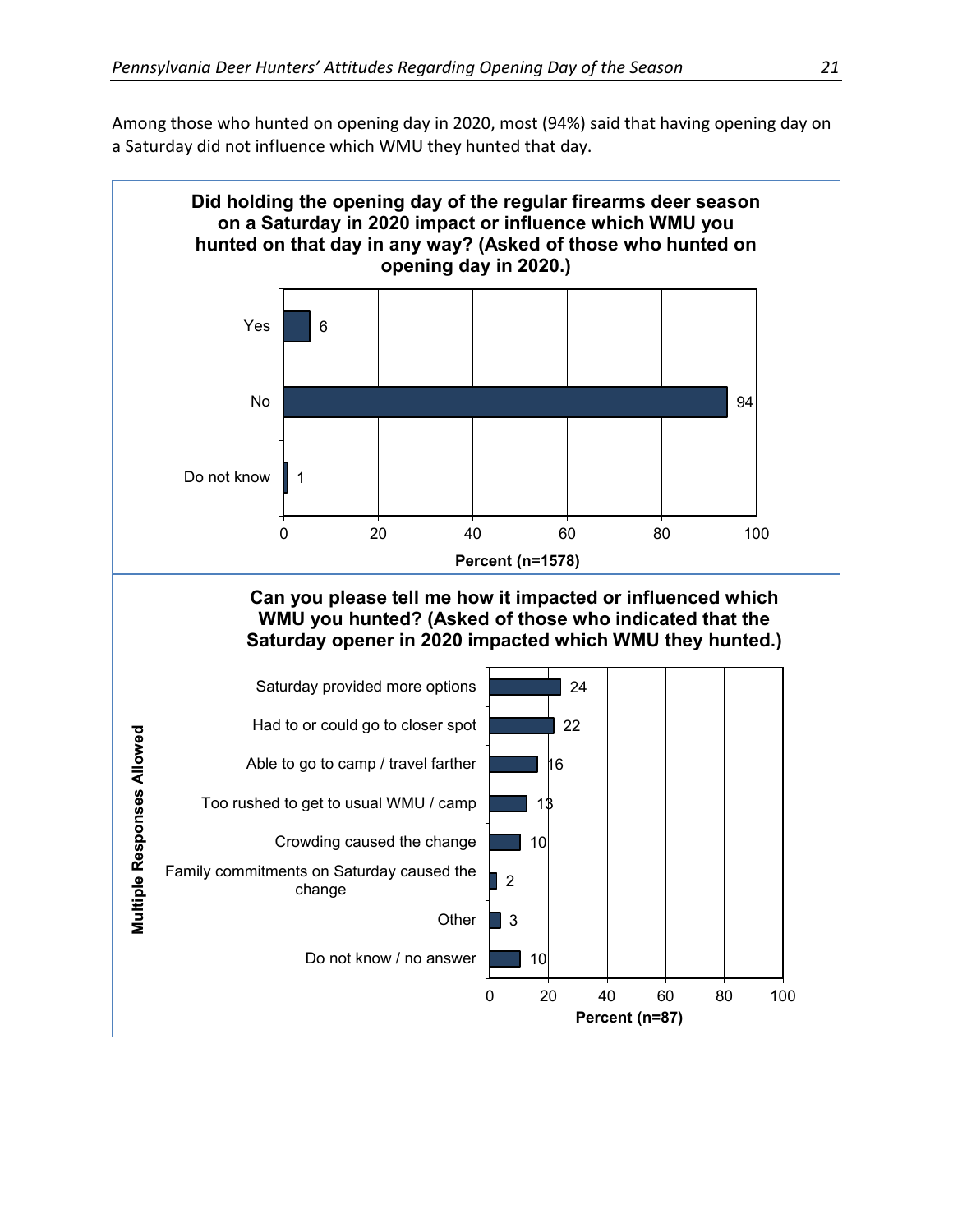Among those who hunted deer in 2020, there is an even split between those who did and did not hunt on the Sunday after Thanksgiving (47% each), the second day of hunting season.

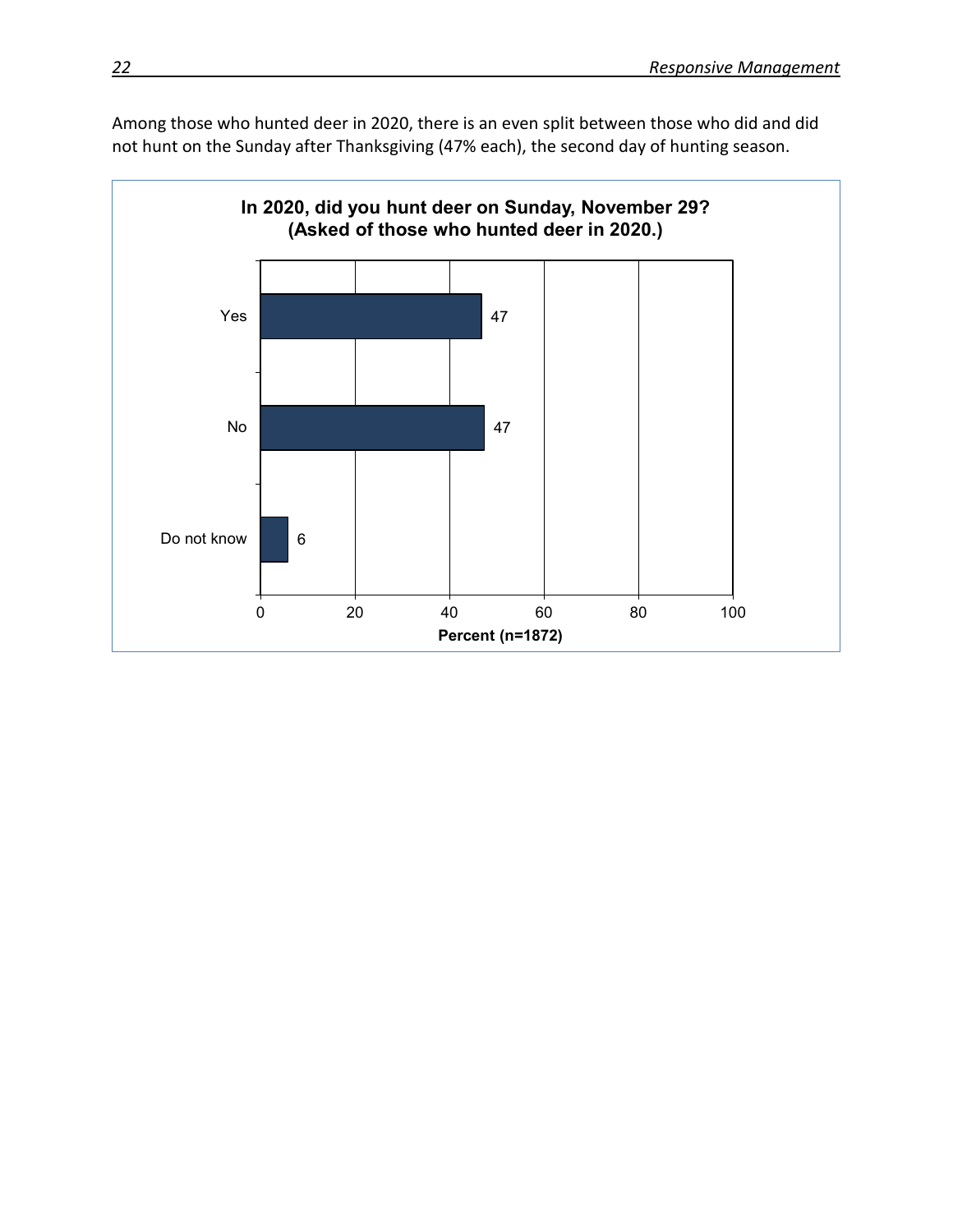Looking at those who traveled to hunt at a hunting camp on opening day at least once in the past 5 years, half (50%) said the number of people participating in the camp stayed about the same over that time. However, many more said the number of participants decreased (41%) than increased (8%). The same group was asked about the number of camp participants under the age of 40, and the results were more balanced: 56% said it stayed the same, 21% said it increased, and 21% said it decreased. This suggests that declines in hunting camp participation are primarily due to the exodus of older hunters.

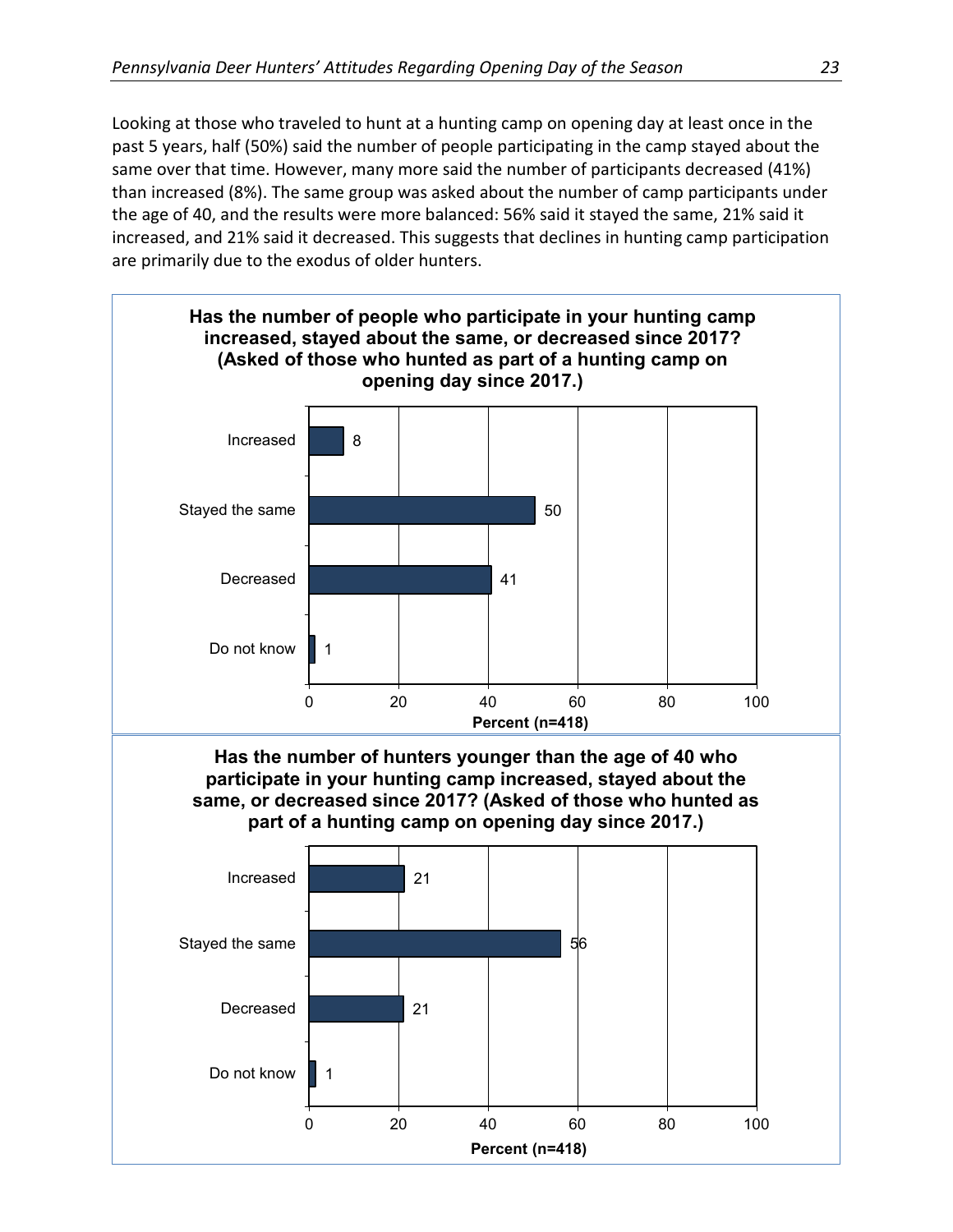# **ATTITUDES TOWARD THE CHANGE IN OPENING DAY**

A majority of Pennsylvania deer hunters (60%) *strongly* or *moderately* support having opening day of the regular firearms deer season on the Saturday after Thanksgiving, compared to 27% who *strongly* or *moderately* oppose it. Because this is a key question in the survey, these results were crosstabulated by several hunter groups:

- Opposition is higher among hunters 55 and older, compared to their younger counterparts.
- Opposition is higher among those who hunted at a hunting camp on opening day, compared to those who did not. Support is highest among those who traveled to hunt on opening day but not at a hunting camp.
- Support is markedly higher among those who have a child who hunts than those who do not.
- Among the six Commission regions, support is lowest in the Northcentral Region.

Also, support/opposition was crosstabulated by the month of license purchase in 2021 and the number of years the hunter bought a license in the past 5 years (note that most hunters bought a license all 5 years). These last two crosstabulations are based on the Commission's sample database, not survey results, and are shown following the other crosstabulations.

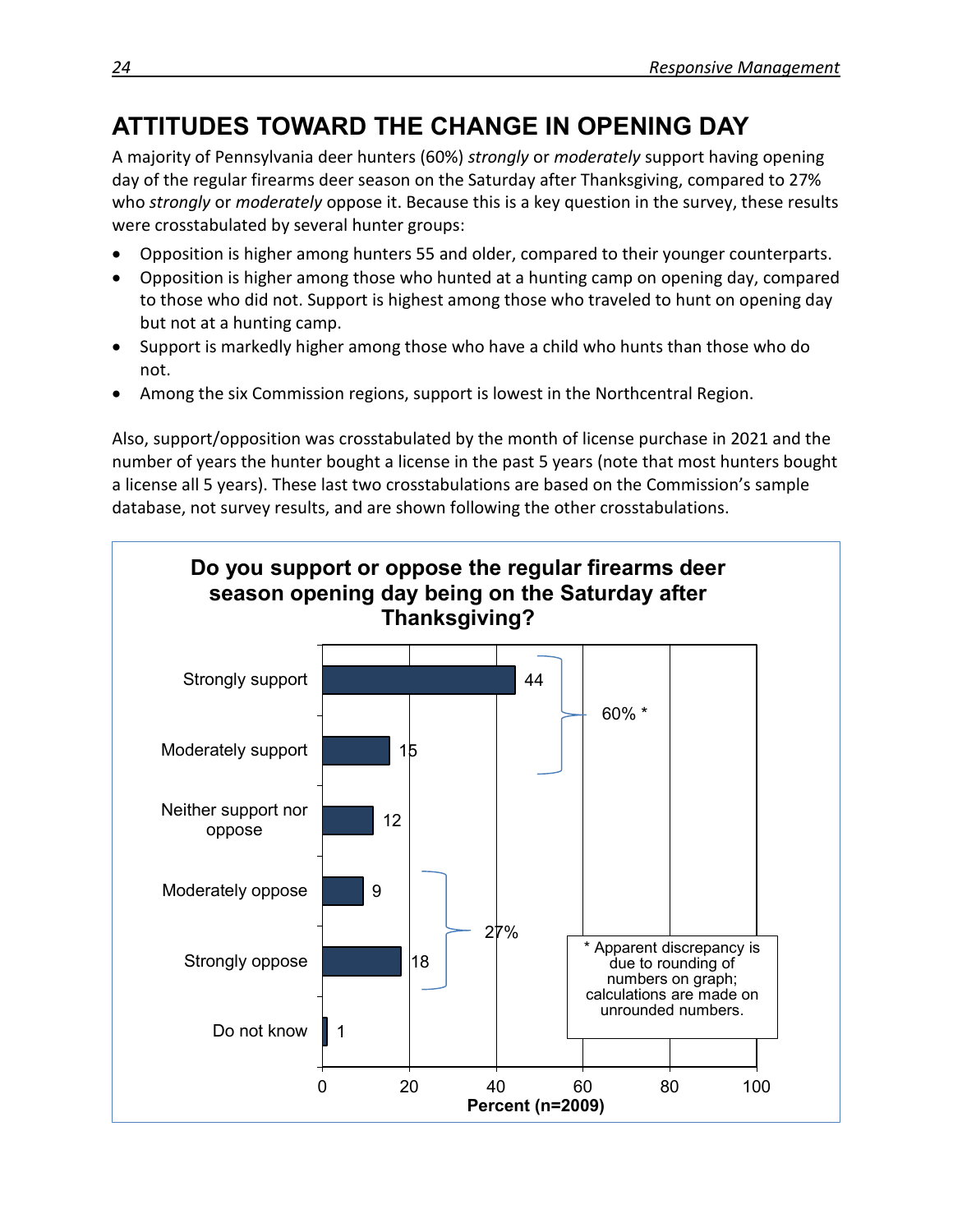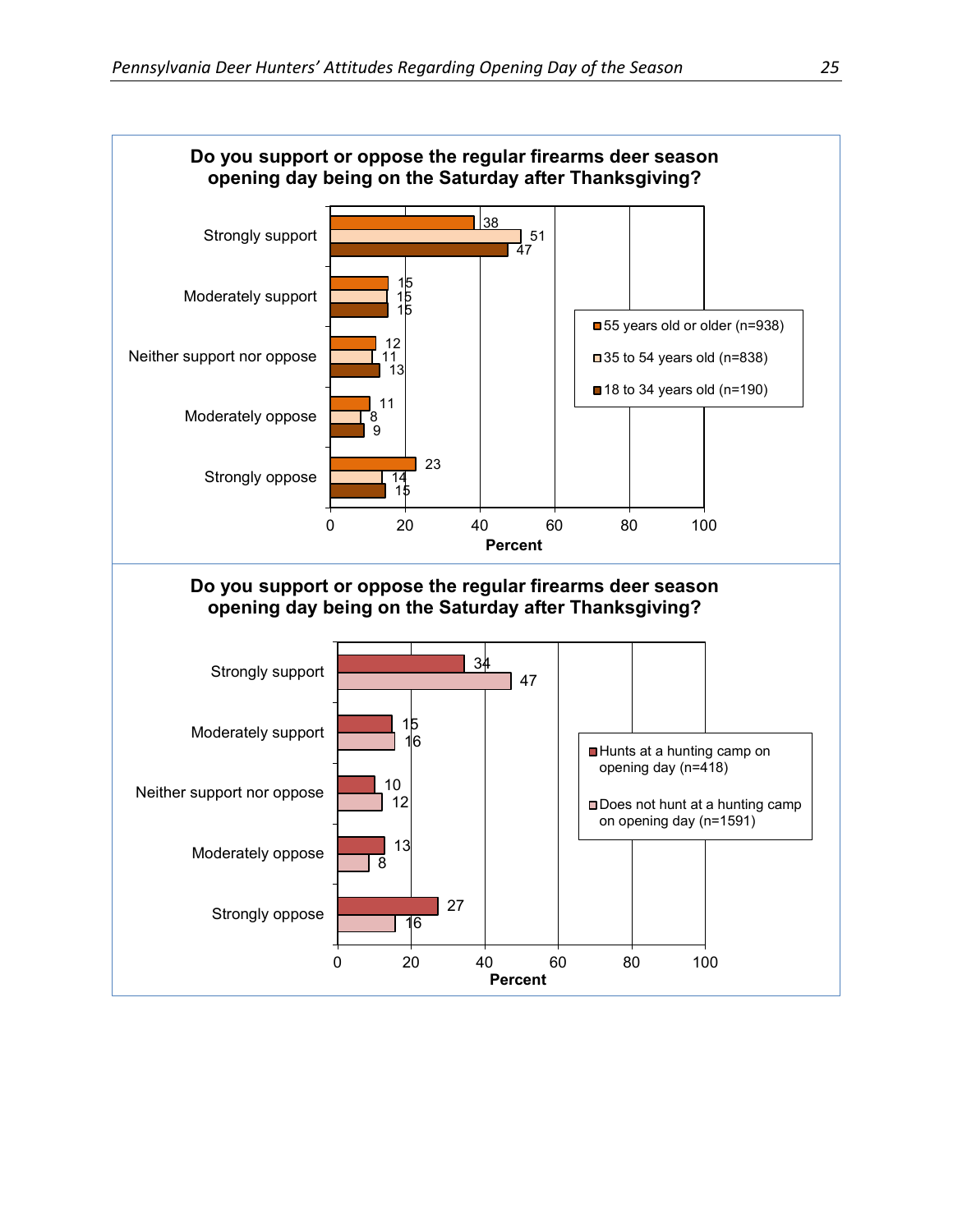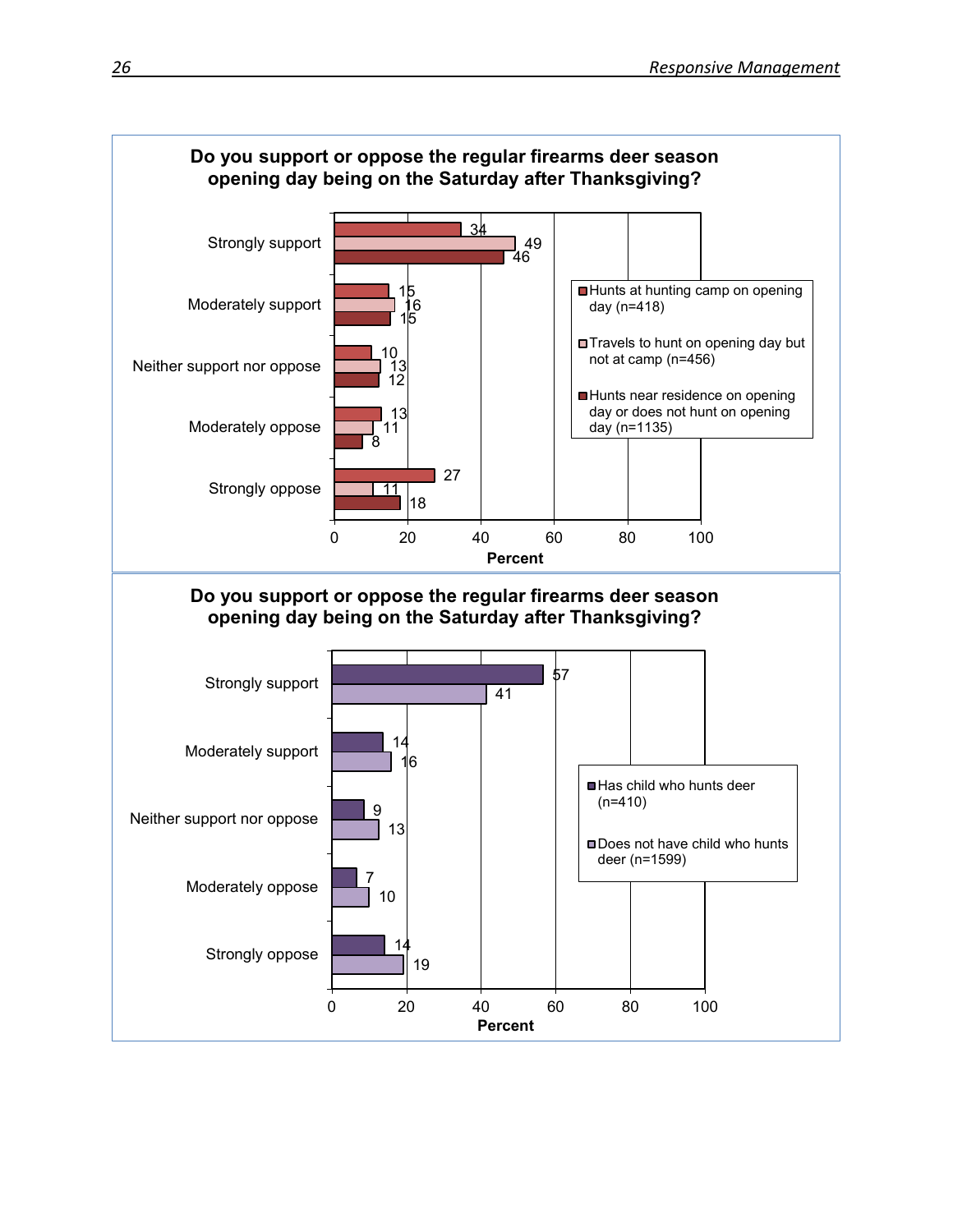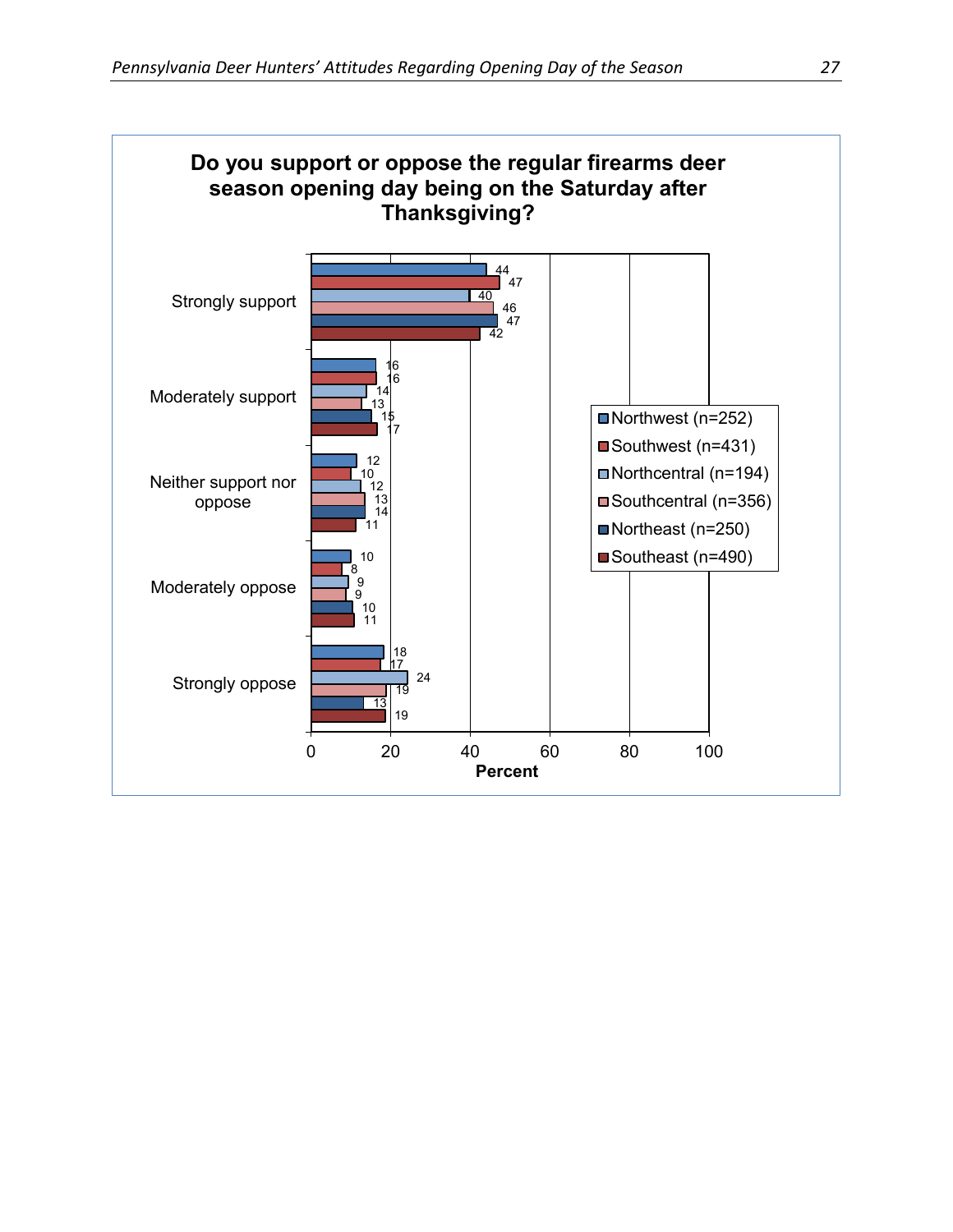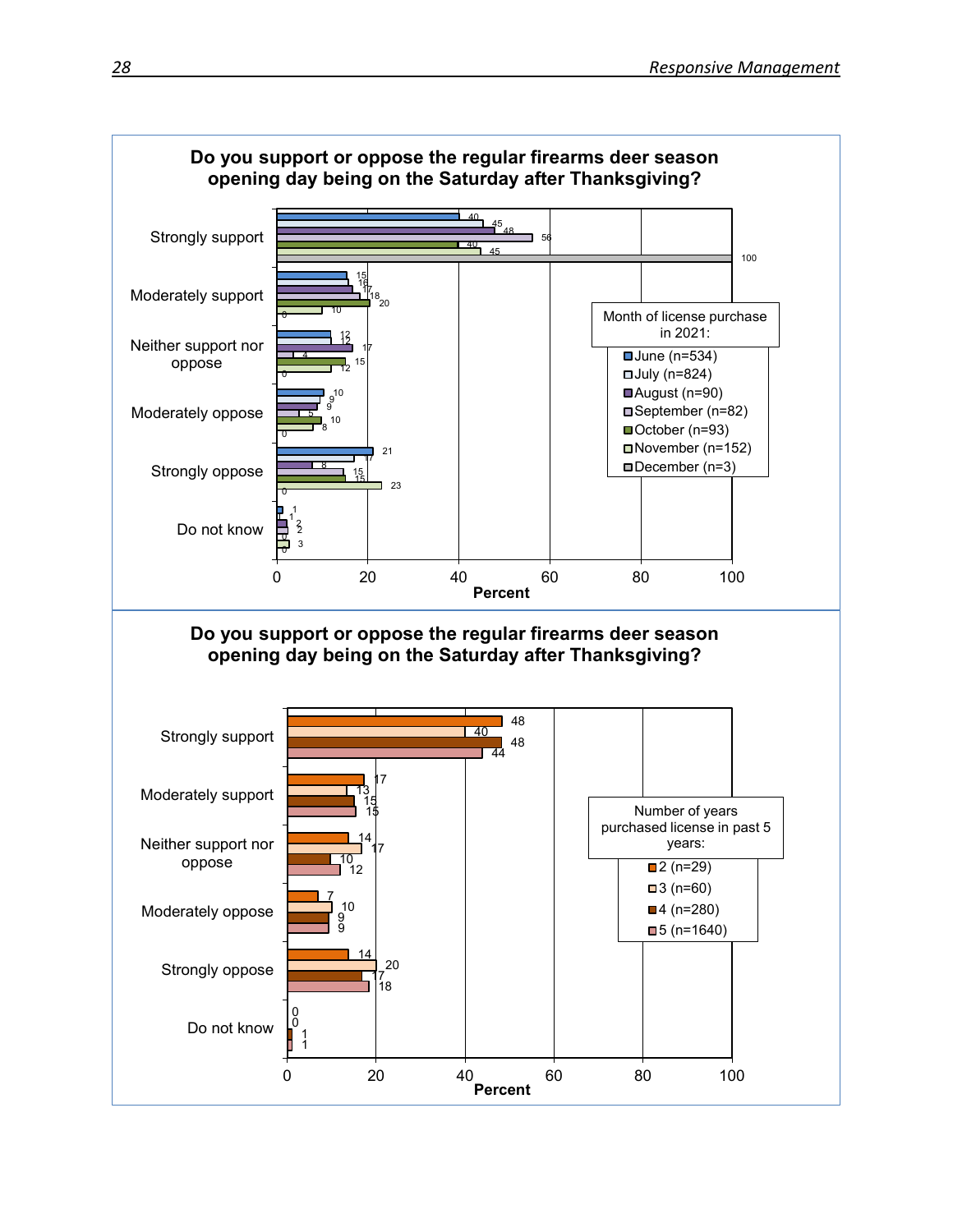In addition, the graphs on this page and the next show several demographic characteristics combined on one graph (the text box below describes how to interpret these demographic analyses graphs). As shown below, the hunter groups most likely to *strongly* or *moderately* support having opening day on the Saturday after Thanksgiving include those whose deer hunting increased in the past 5 years, female hunters, those with a child who also hunts deer, and those in the middle age category (35 to 54 years old).

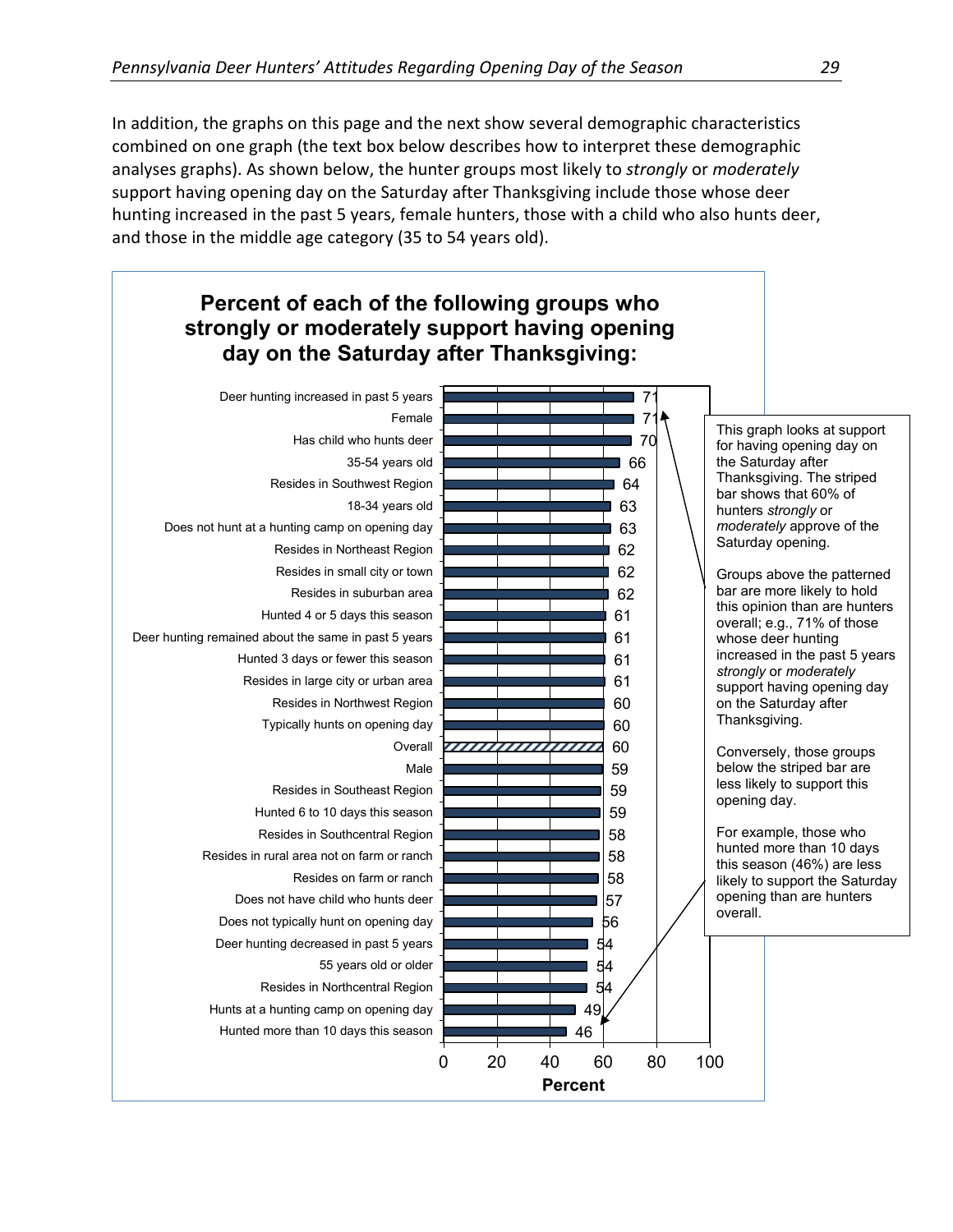Conversely, hunter groups most likely to *strongly* or *moderately* oppose having opening day on the Saturday after Thanksgiving include those who hunt at a hunting camp on opening day, those who hunted more than 10 days this season, Northcentral Region residents, those 55 or older, and those whose deer hunting decreased in the past 5 years.

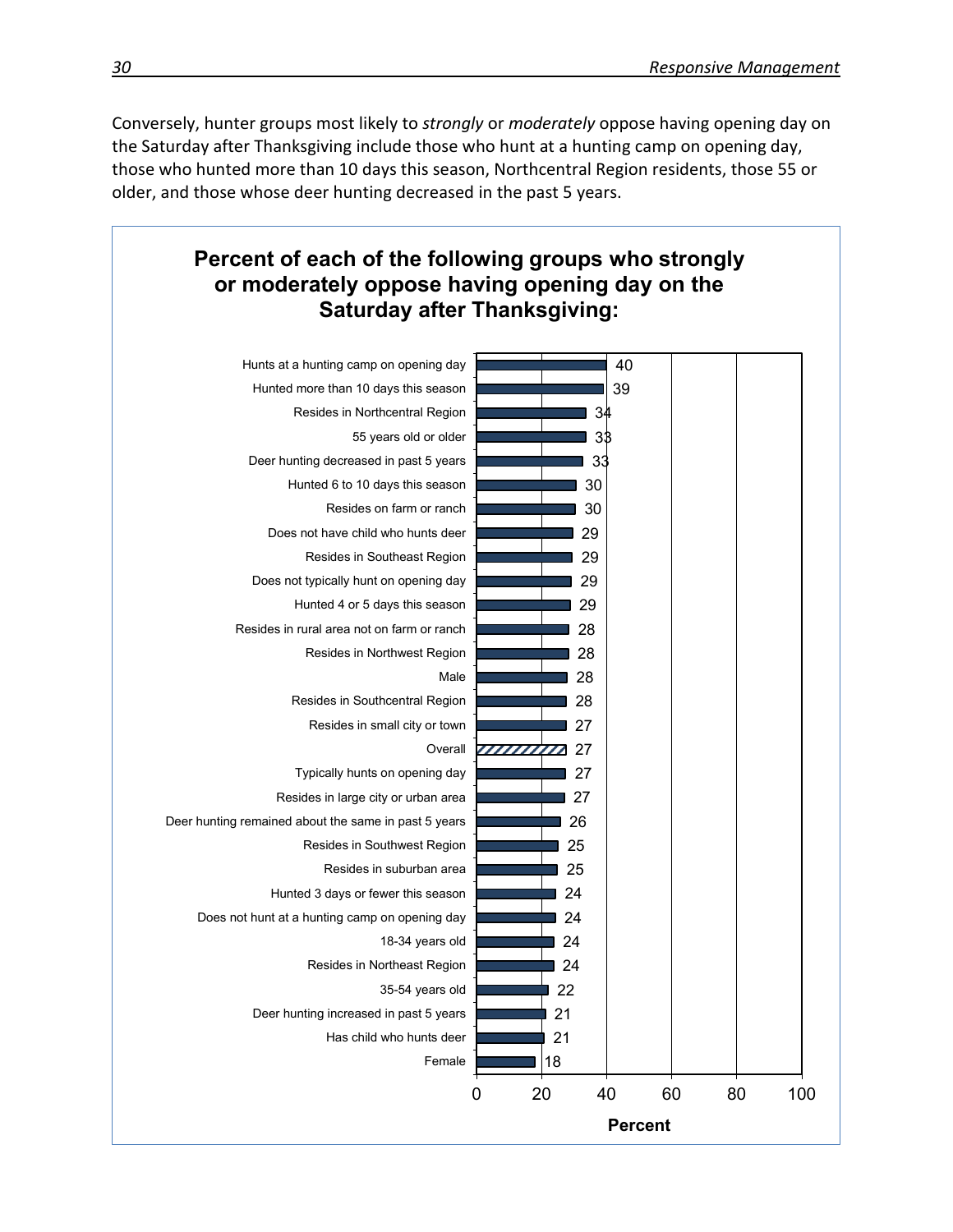Those who support having opening day on the Saturday after Thanksgiving were asked why, in an open-ended question. The top reasons are that they have work obligations on Monday (51% of the group stated this), the Saturday opener provides increased hunting opportunities for themselves and others (48%), and convenience with their child's school schedule (13%). Those in the middle age bracket (35 to 54 years old) were more likely than their counterparts to cite work obligations on Monday. Additional crosstabulations by the number of days hunted, participation in a hunting camp, and having children who hunt are shown on the following pages.

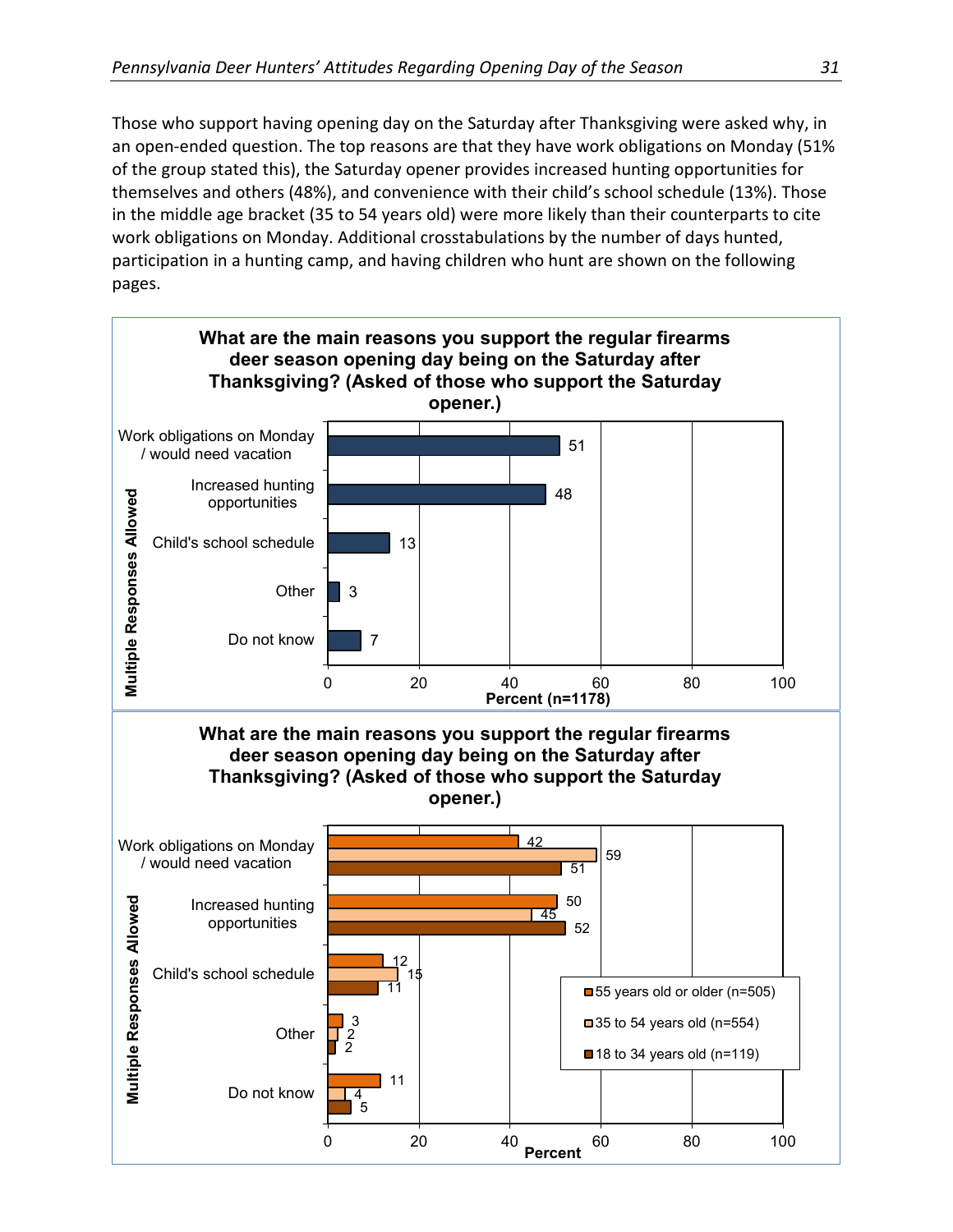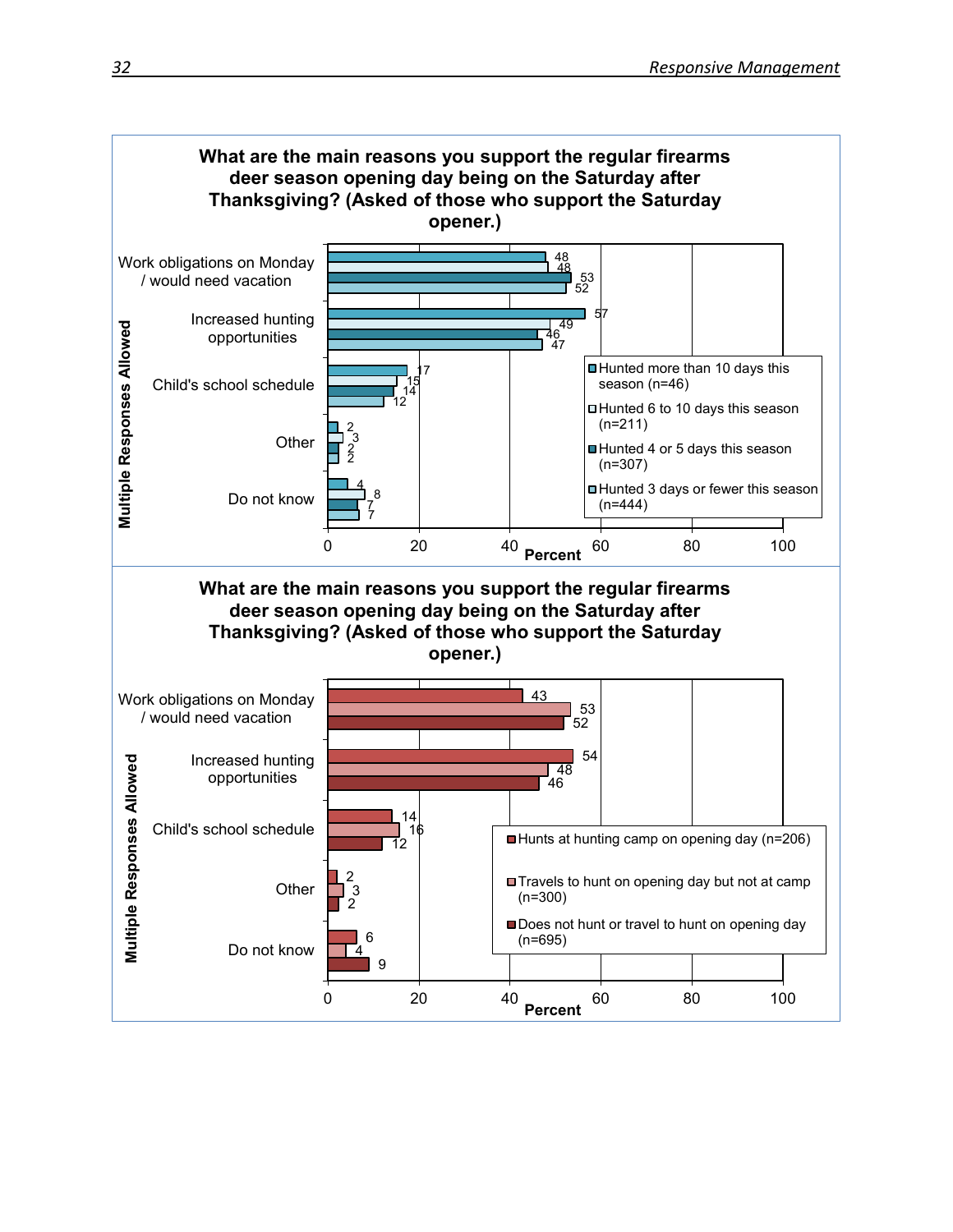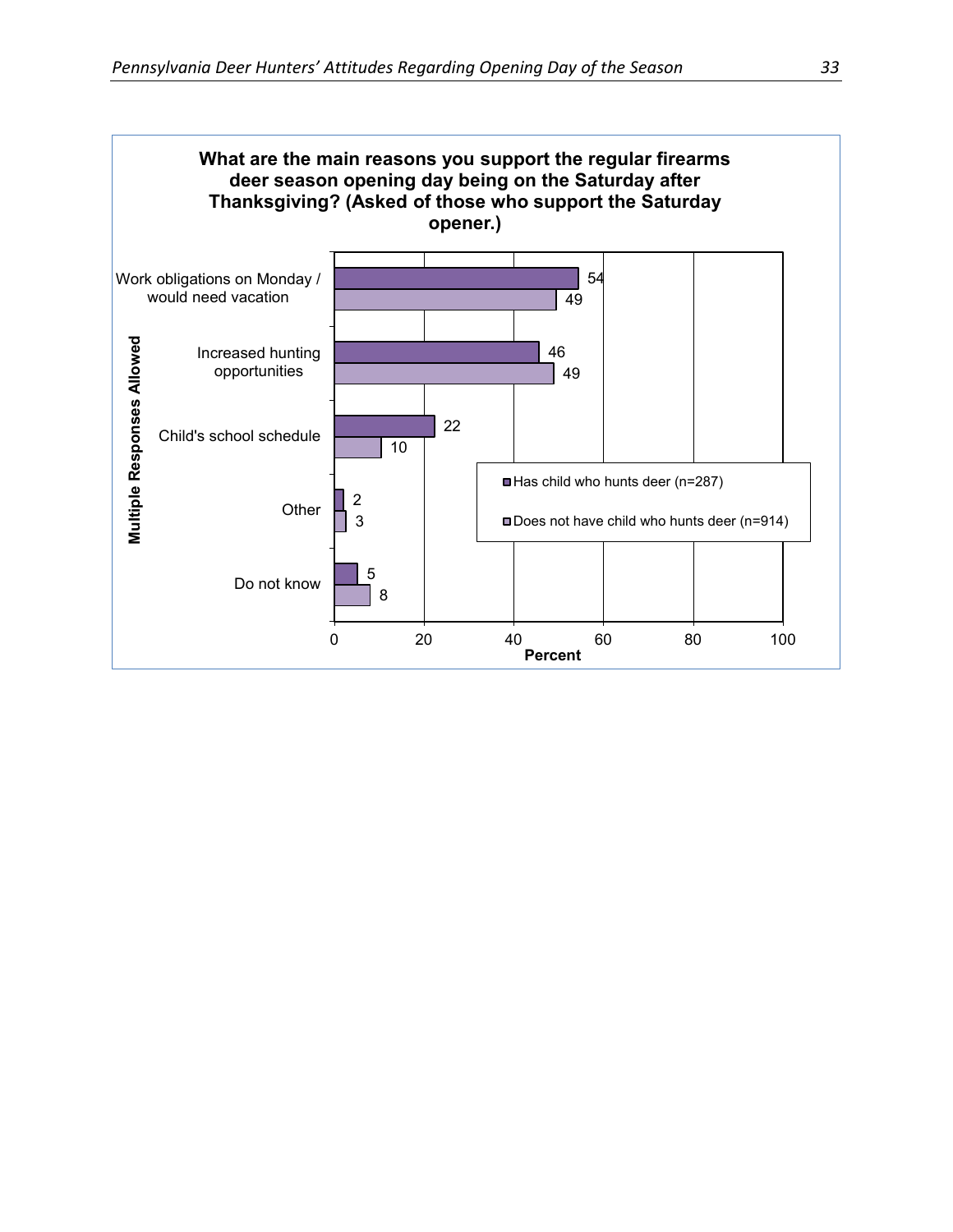Among those who oppose the Saturday opener, the most common reasons are that Monday was the tradition (44% of the group stated this), their setup and enjoyment of hunting camp is rushed (30%), and the opener is too rushed after Thanksgiving (24%). Interestingly, the youngest hunters are most likely to state that Monday was the tradition. Additional crosstabulations are shown by the number of days hunted, participation in a hunting camp, and having children who hunt.

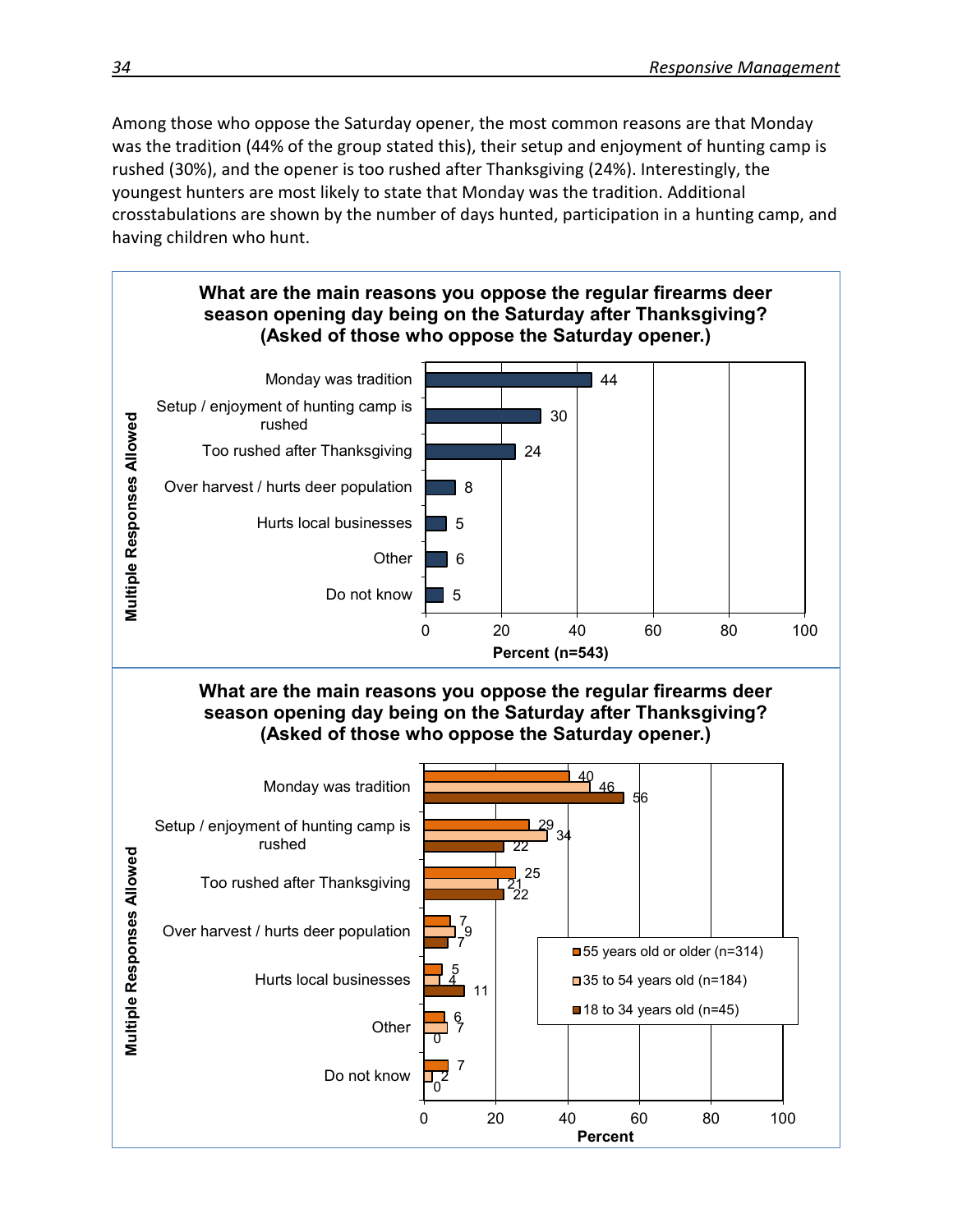

0 20 40 60 80 100 **Percent**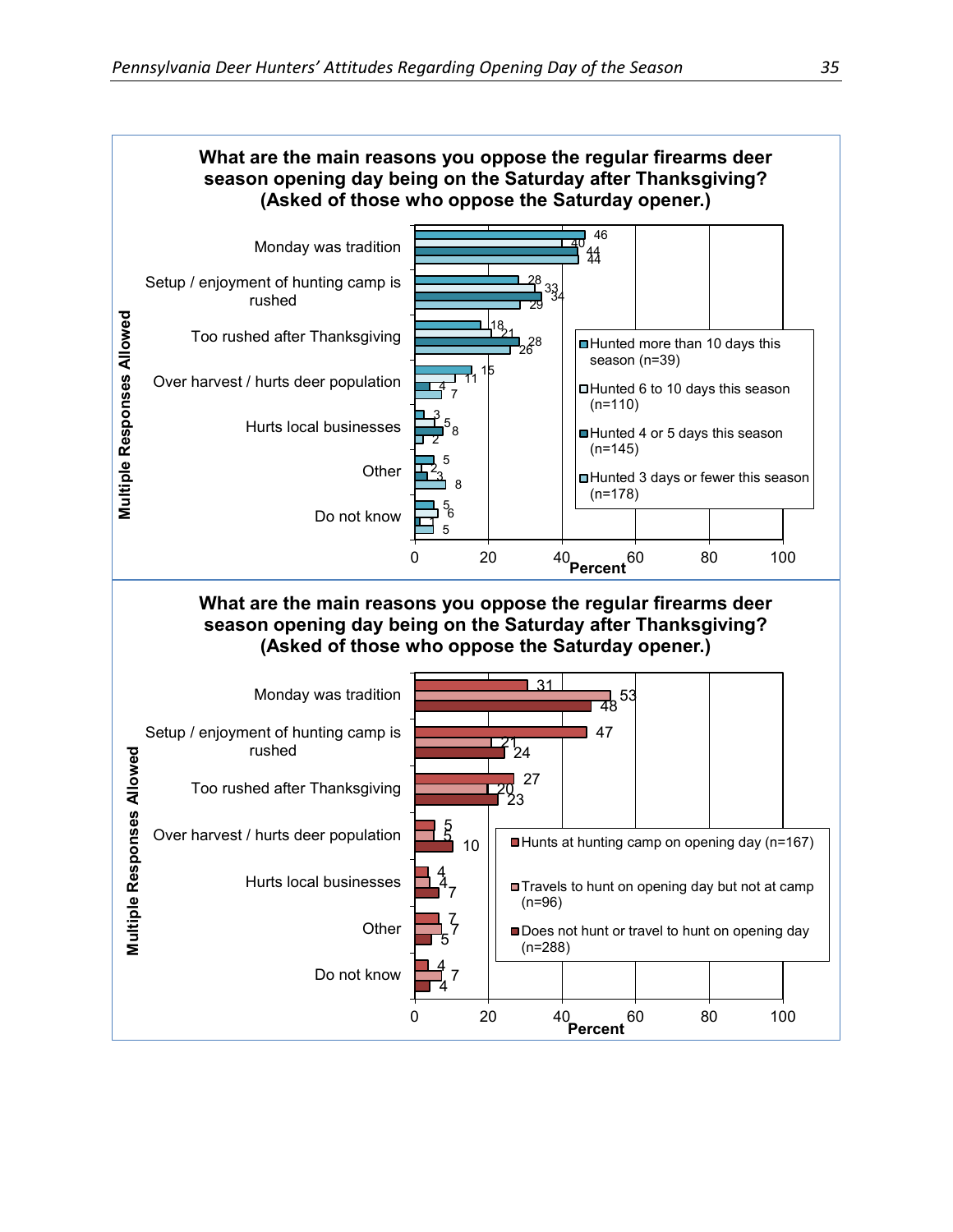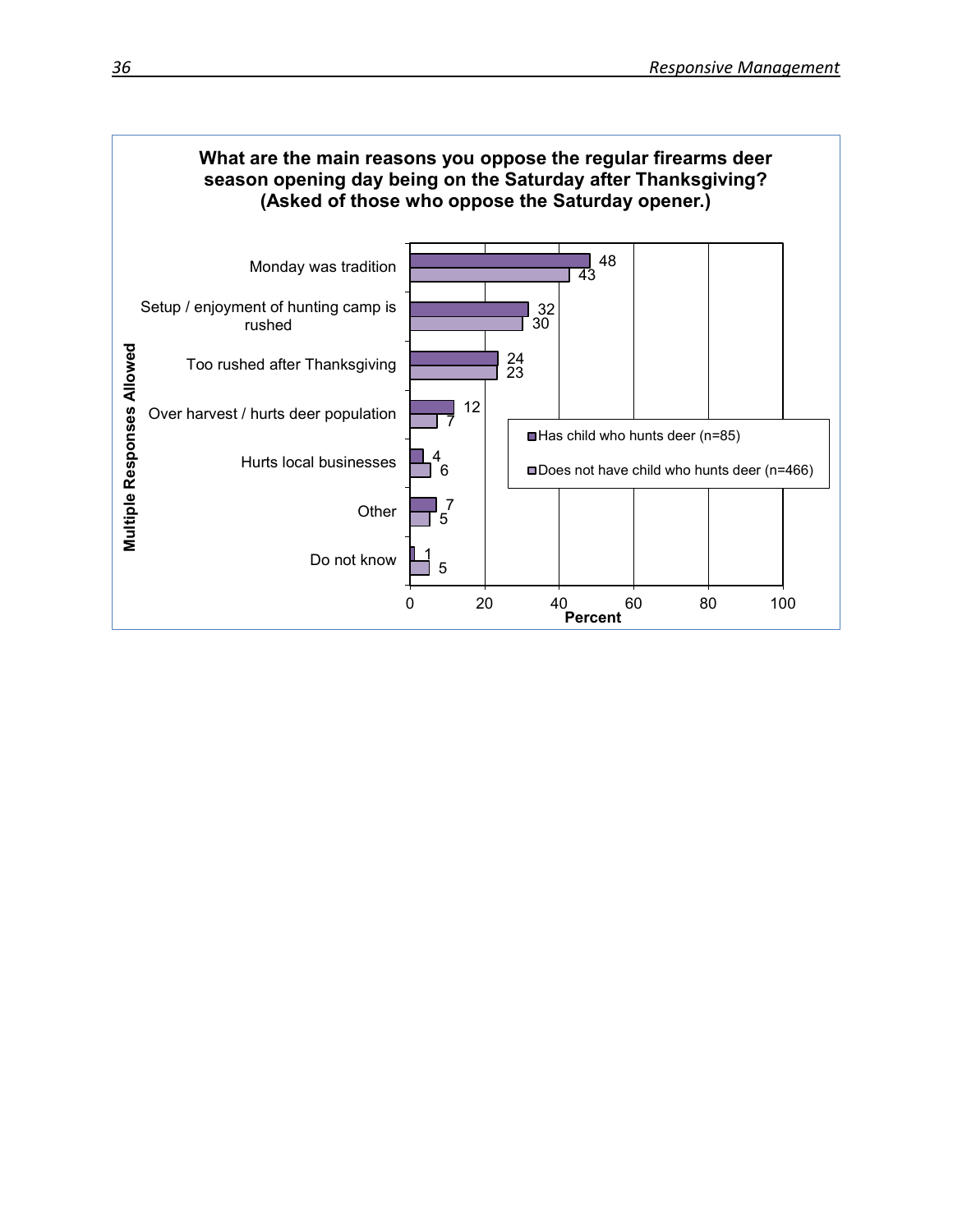Nearly all of those who oppose having opening day on the Saturday after Thanksgiving (95%) would prefer to have it on the Monday after Thanksgiving.

A majority of hunters (62%) said that the Saturday opening has not had an impact on their deer hunting in Pennsylvania. Meanwhile, more hunters said it has had a positive impact (25%) than a negative impact (11%).

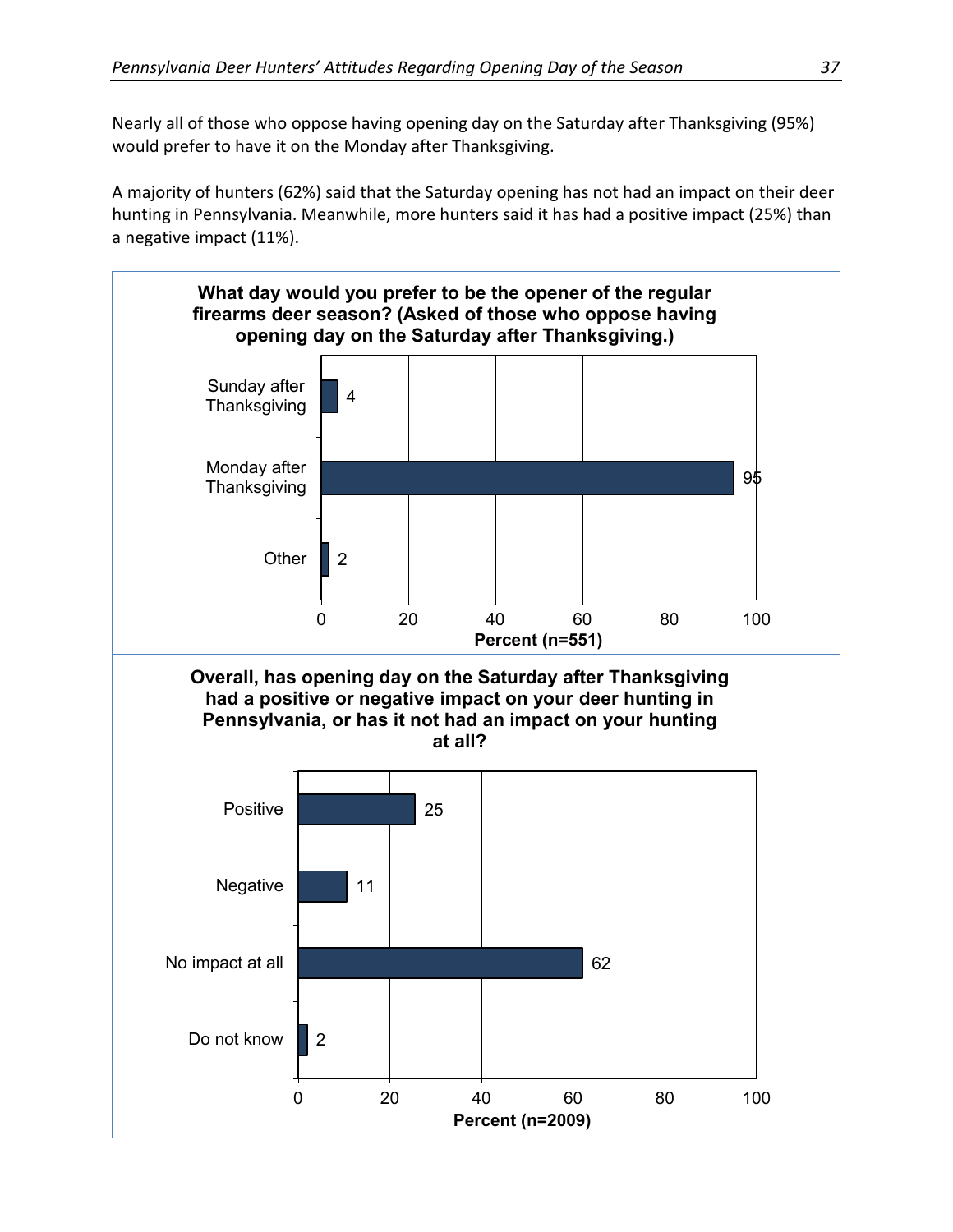# **YOUTH DEER HUNTING**

One fifth of hunters (20%) have a child under 18 who also hunts deer; this is most common among hunters in the 35- to 54-year-old age range.

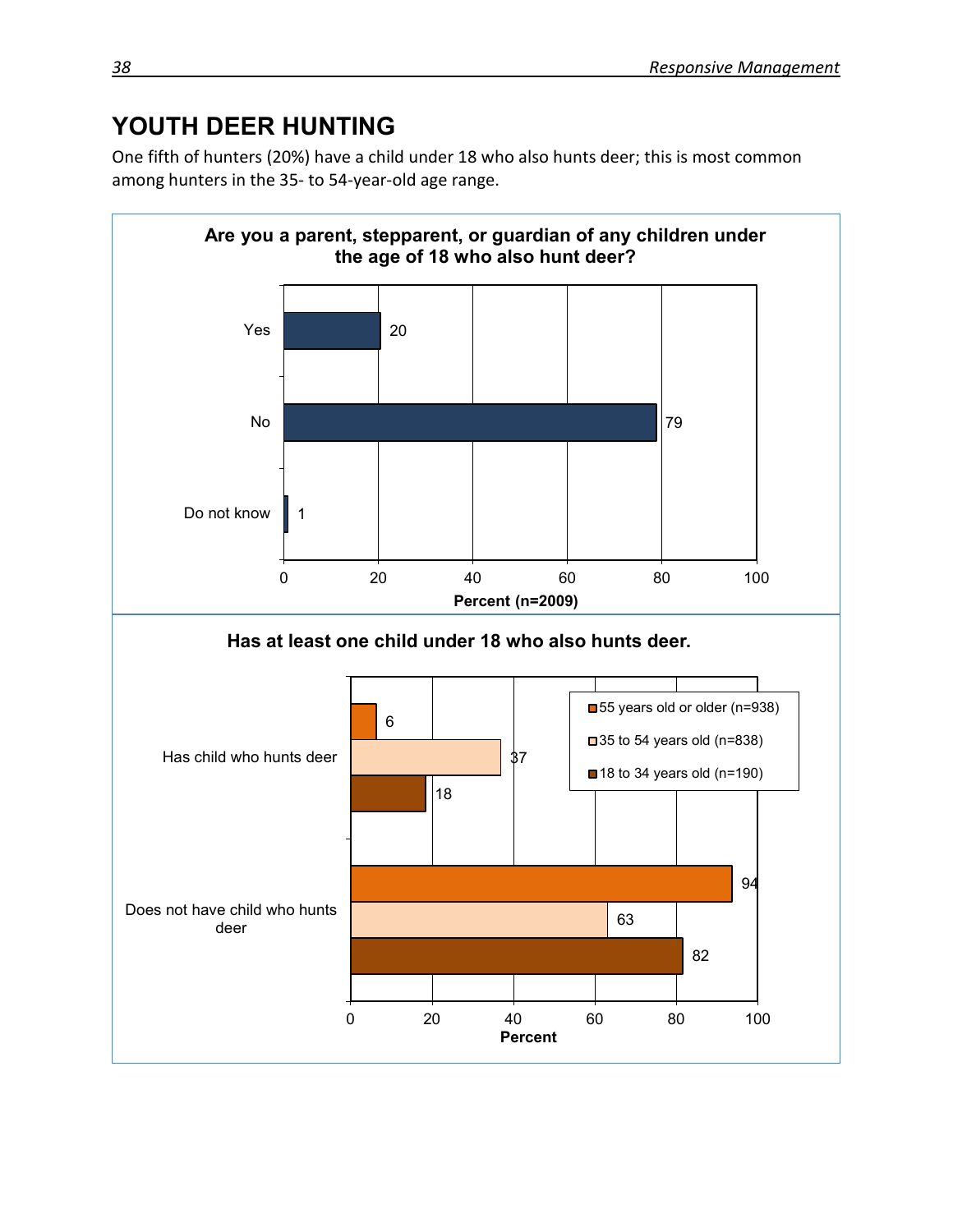Among those who have a child/children who also hunt deer, two thirds (66%) said the child/children hunted on opening day this season. Of that latter group, 47% said the Saturday opening had no impact on whether the child/children would hunt that day, while 50% said it made their participation on opening day more likely.

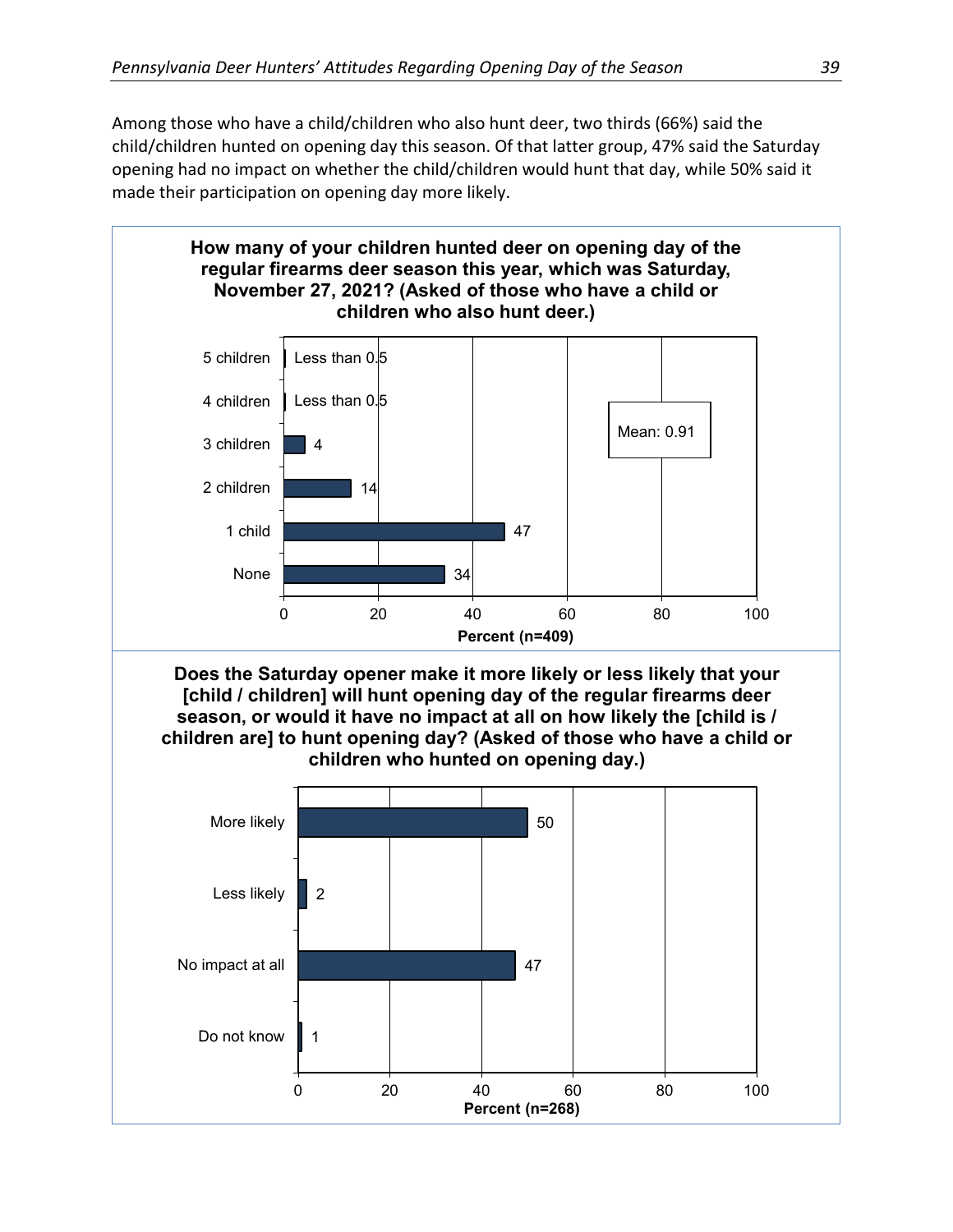The vast majority of those who had a child/children hunt on opening day this season (83%) said that their child's/children's school is typically closed on the Monday after Thanksgiving.

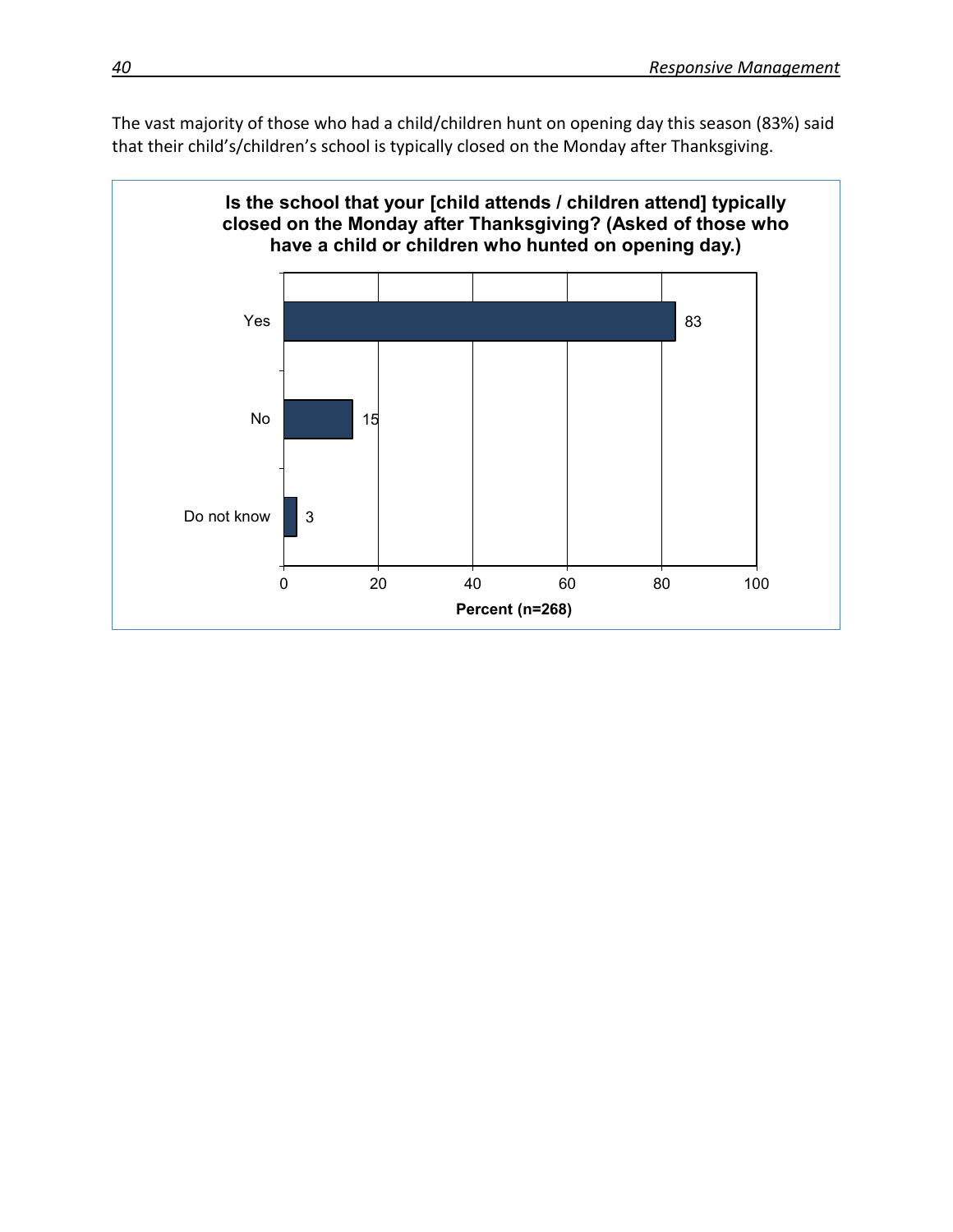## **DEMOGRAPHIC DATA**

The following demographic data were collected by the survey: county of residence, type of residential area (urban-rural continuum), gender, and age.

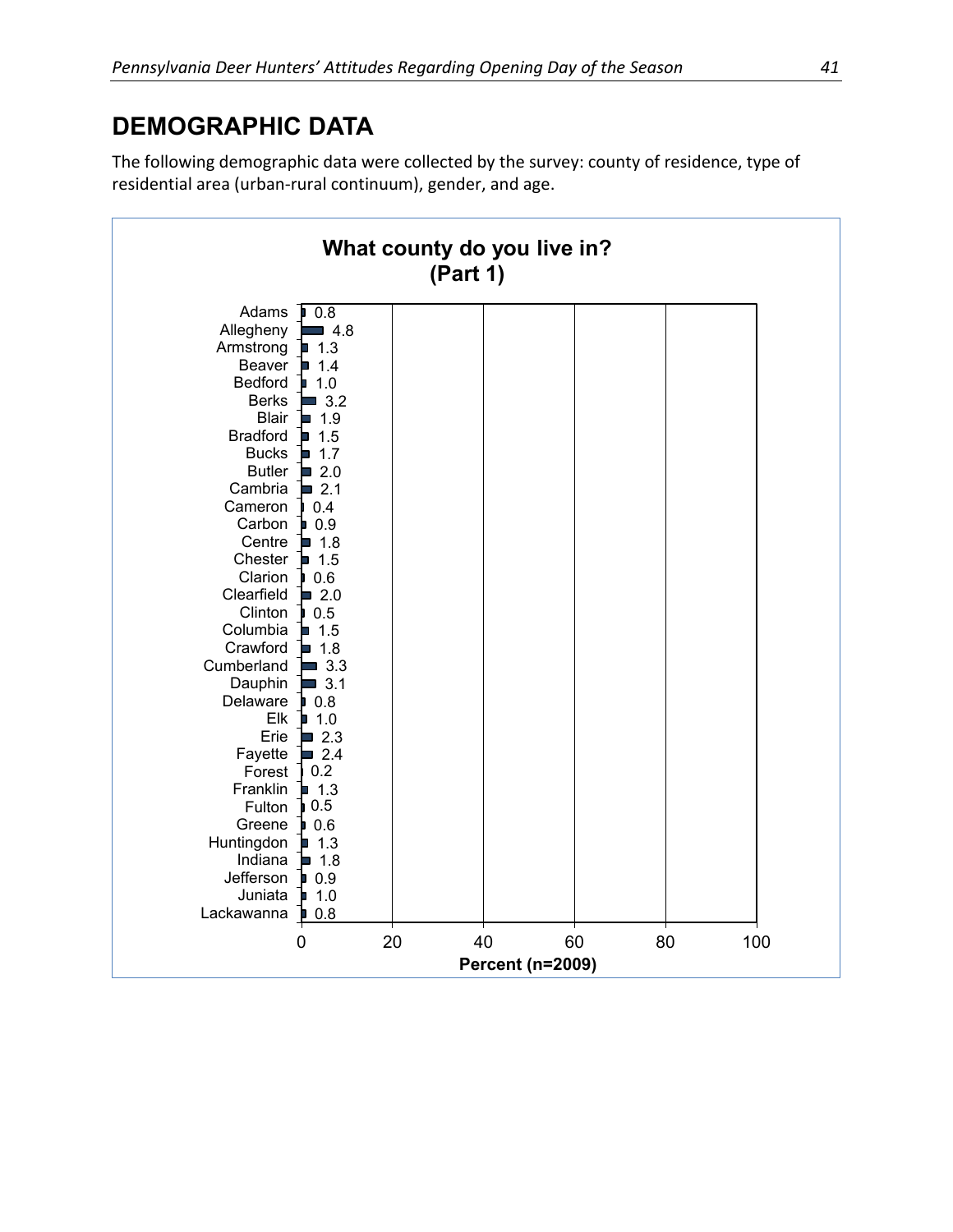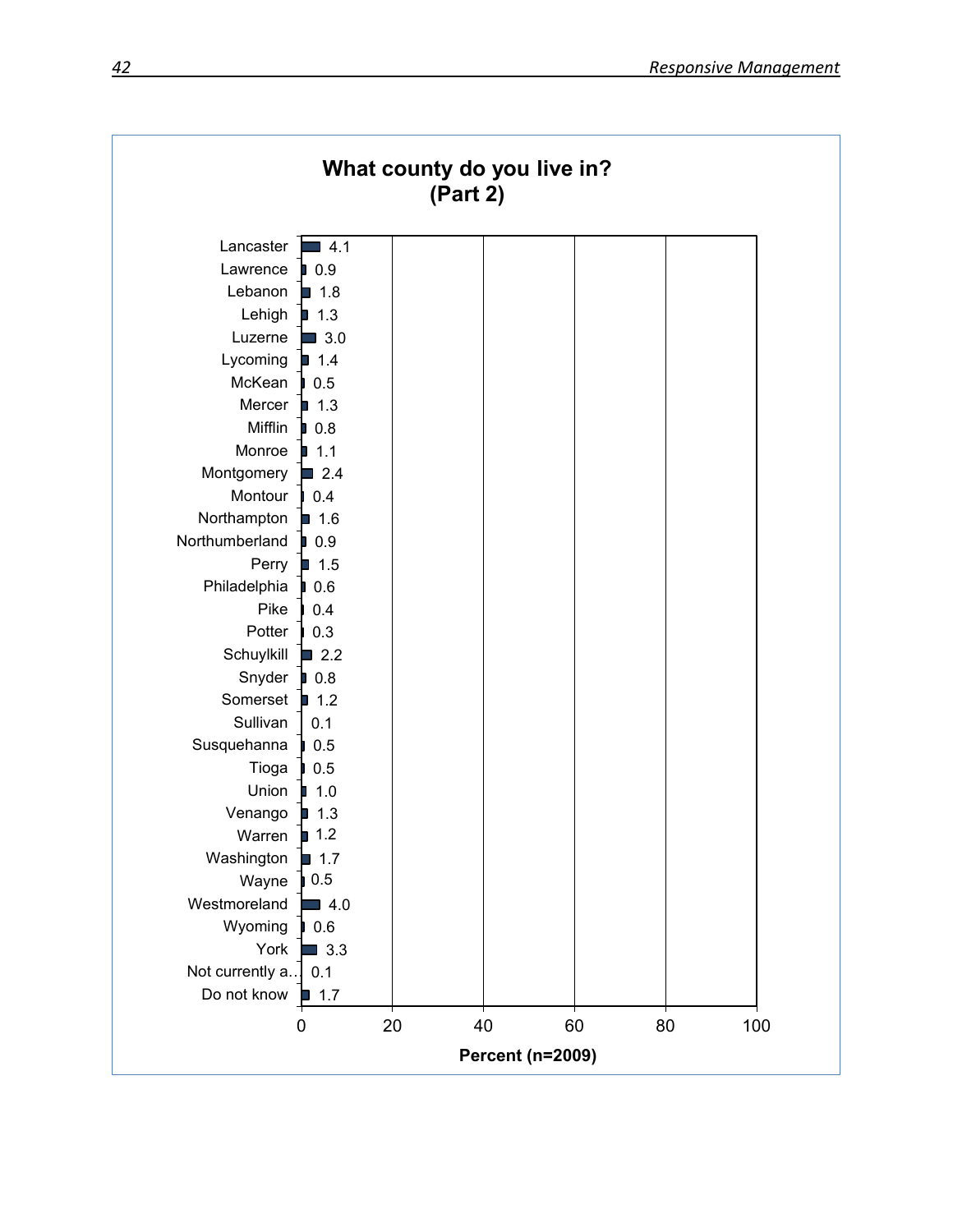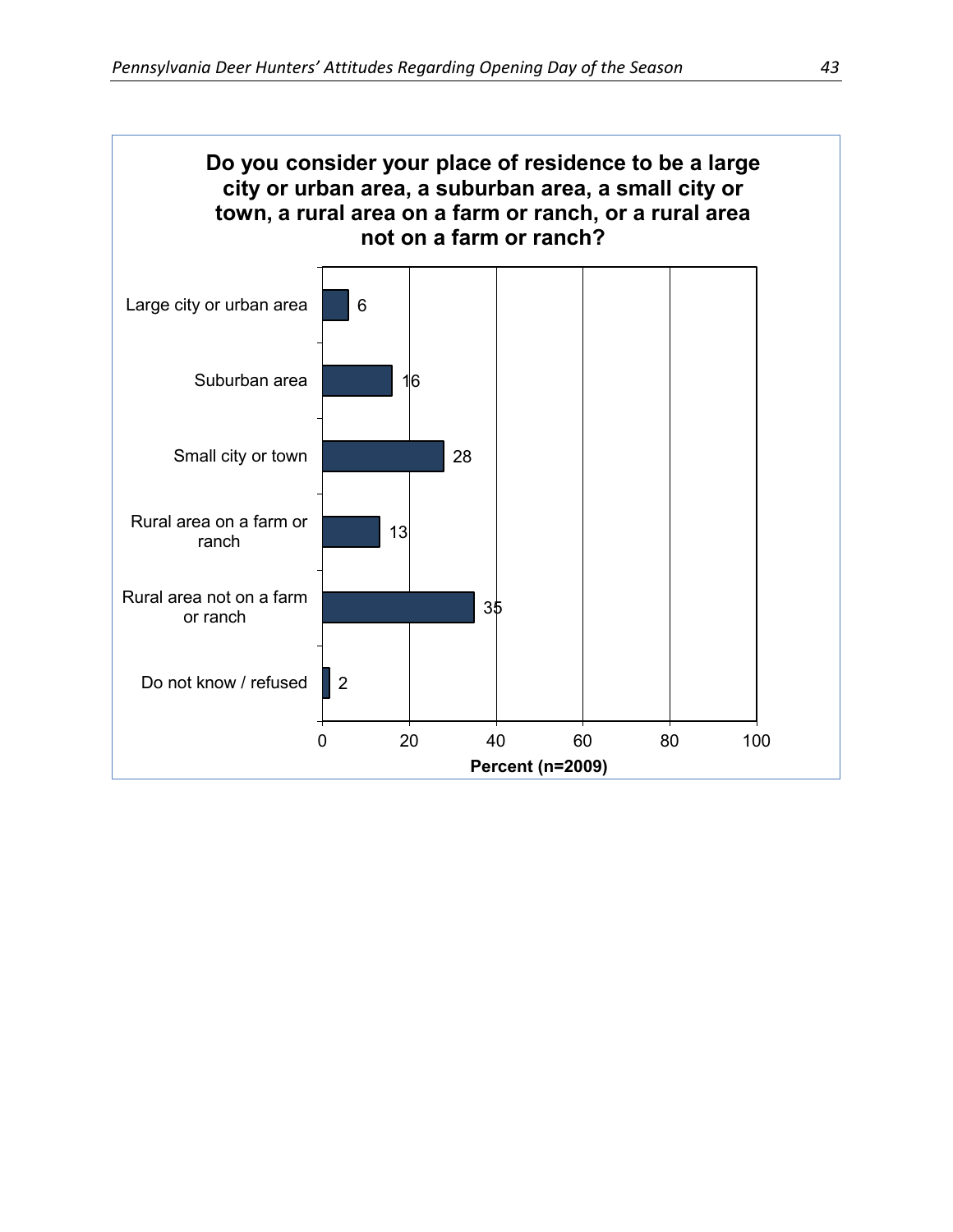